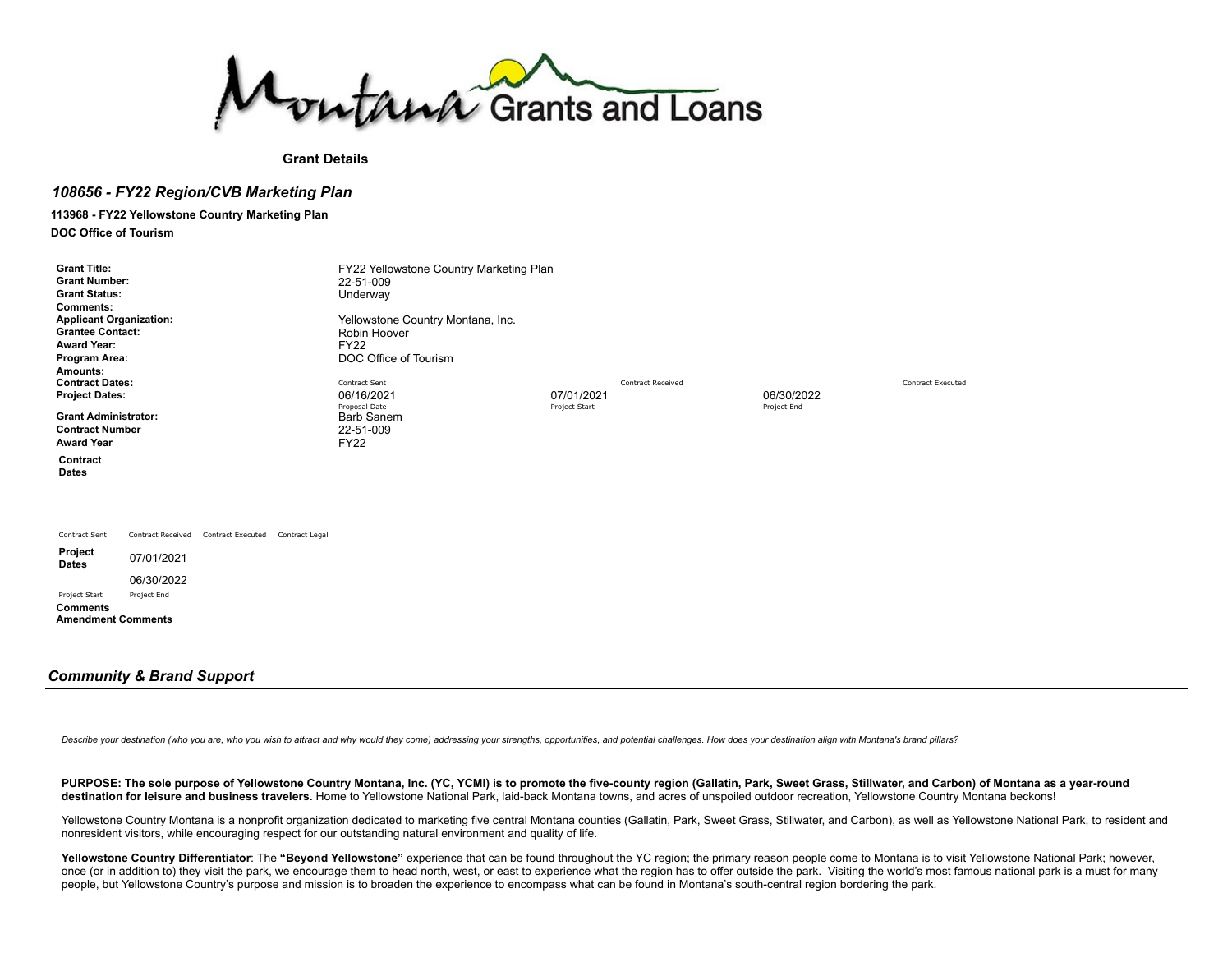COVID-19 Pandemic: Our FY 20 and FY 21 strategy for marketing during the pandemic has been a phased approach. During the early stage, when everything was at a standstill, we paused nearly all advertising efforts from March-June. Once the quarantine/travel mandates were changed, we entered the phase of promoting safe, responsible travel, and our creative messaging depicted that throughout the remainder of 2020. Our marketing outreach was geared toward resident travel and regional drive markets. As we moved into 2021, we began implementing our planned winter & warm season campaigns, keeping the safety focus, but broadening the message to encompass recreating in the region safely & responsibly, yet still have a great experience.

There is pent up demand to travel, and MT is a desirable location for travelers. Our strategy for recovery in FY 22 is to try to steer that demand in a way that helps to protect our residents and our natural assets, but still invites people to the region. We will use focused messaging that addresses safety, intimacy & storytelling so we are helping visitors to adapt their experiences to fit better with a healthy lifestyle & healthy environment. It's not just heads in beds--we want to share our local culture with our visitors & have them buy into it. We'll be implementing facets of this strategy appropriately into our consumer engagement (media campaigns, social media efforts, etc.), and will work to have community engagement & support behind our efforts.

## **STRENGTHS**

## Yellowstone Country's core strengths include its main scenic attractions—Yellowstone National Park and the Beartooth All-American Road—as well as countless cultural and recreational opportunities.

- Yellowstone National Park and its Gateway Communities: Three of the five entrances to YNP are in YC, including the only year-round entrance at Gardiner, the northeast entrance at Cooke City/Silver Gate and the most-accessed entrance at West Yellowstone. All the amenities, but small Montana community charm and authenticity one would expect.
- Scenic Drives: Picturesque routes will take travelers up to high mountain vistas, along country backroads, or winding through our charming communities. Whether it is staying on blacktop and meandering along Paradise Valley's River Road, climbing the switchbacks of the Beartooth All-American Road, traversing a bumpy gravel road just to get a closeup view of Fairy Lake, or checking out small, off-the-beaten-path communities such as Bridger, Clyde Park and Willow Creek, there is a scenic way to get there!
- Alpine Ski Resorts: Bridger Bowl, Big Sky and Red Lodge Mountain are three of the top ski resorts in the state. Skiing the bowls at Bridger, vertical terrain at Big Sky, and deep powder at Red Lodge Mountain offer different experiences, but, with only a couple hours' drive between resorts, there's ample opportunity to ski at all of them.
- World-Renowned Snowmobile Areas: Cooke City, West Yellowstone, Gallatin River Corridor Cooke City snowmobiling can start in early November and can end in late June or July and is famous for late riding where winter snow conditions can often be seen in the late spring. With its proximity to Yellowstone National Park and the Gallatin National Forest, West Yellowstone is the mecca of snowmobiling options. In the Gallatin National Forest, over 135 miles of groomed trails are open from December 1 to March 31, with a wide range of terrain and plenty of natural beauty. When it comes to snowmobiling in the YC region, sledders come for the spectacular, breathtaking scenery.
- Nordic Skiing: Nordic Centers and many miles of groomed trails can be found throughout the region. Montana's Yellowstone Country is a Nordic utopia—West Yellowstone's Rendezvous Ski Trail, Boundary Trail, Riverside Ski Trail and Bozeman's Crosscut Ranch, Big Sky's Lone Mountain Ranch and Red Lodge Nordic Ski Center. Additionally, the five Montana counties that make up Yellowstone Country are crisscrossed by literally thousands of kilometers of skiable terrain, much of it augmented with established Nordic trails. Over-the-snow tours and Nordic skiing in the world's first national park enable visits to areas otherwise inaccessible. And what's better than gliding across a super volcano?
- Culture and History: From Native Americans and dinosaurs to mining, ranching and mountain men, the region offers a unique blend of history and today's modern world. The Lewis and Clark Trail runs through the region from Three Forks to Park City, and the historically significant Bozeman Trail covered much of the area. Yellowstone Country is a partner in the statewide Montana Dinosaur Trail, with Museum of the Rockies being an anchor facility. Tippet Rise is a world-class sculpture and music venue. Lifestyle Culture: Western way of life that includes rodeos plus working and quest ranch experiences. Foodies and brewerv/distillery aficionados will find the area a hot spot of great venues to satisfy them. Although there is no Indian reservation land in the YC region, many of the American Indian tribes were in the area, with the original Crow Agency site, Madison Buffalo Jump and Headwaters of the Missouri all holding significant cultural and historical value for Indian Country.
- Montana State University: Having the university in the region is a huge asset; MSU holding concerts, sporting events, concerts, etc. brings many resident & non-resident visitors to the area. Additionally, a large portion of the student body, faculty & staff choose to be here for the outdoor recreation way of life, so in essence, they are also a demographic & psychographic target market for us.
- Annual Events: Local festivals and events, such as the Manhattan Potato Festival and the Big Timber Fiber Fest, abound; farmers markets, fairs, community rodeos, Independence Day celebrations and countless other events, including long-running events, fill the calendar here. For winter enthusiasts, there are winter events such as Bozeman's Ice Festival, skijoring in several locations and winter carnivals at ski resorts.
- Outdoor Recreation: The region abounds with year-round outdoor recreation opportunities—Alpine and Nordic skiing, snowmobiling, wildlife viewing (in and around Yellowstone National Park), water recreation (fishing, boating, rafting, kayaking, swimming), ice climbing, hiking, snowshoeing, and soaking in one of the region's hot springs are just a sampling of the ways to recreate in Yellowstone Country.
- Destination Lodging and Meeting Facilities: Several communities in the region have properties and facilities that can accommodate small to mid-size meetings and conventions. Bozeman and Big Sky also have fullservice entities with the capacity to host larger groups.
- Bozeman Yellowstone International Airport: As the busiest airport in the state, BZN offers the most direct flights and easy access to the entire region. BZN continues to be the busiest airport in the state, and new and expanded service is added every year.
- Open Lands: Yellowstone Country features public access to BLM lands, Forest Service land and national parks, all just a short distance from any point in the region.
- Four Montana State Parks-provides recreation and culture/history: Cooney Reservoir is a premier outdoor/water recreation venue, and Missouri River Headwaters and Madison Buffalo Jump state parks are well known for both outdoor recreation and culture/history. Greycliff Prairie Dog Town State Park is unique and fun for family recreation. There are also camping, and RV options located at or nearby the parks.
- Regional Partnerships: Yellowstone Country maintains close ties with both public and private sector partners throughout the region, which enables us to better promote an area or activity based on the needs and wants of the locals. Whether it's working with management and concessionaires in YNP or partnering with a small community business to host a journalist, these partnerships are the key to our success in promoting this region as an authentic place where residents and visitors alike want to spend time.
- Statewide Partnerships: Partnering with MOTBD and the other Regions/CVBs for specific Joint Ventures has always been an integral part of YC's strategy. Additionally, partnering with state agencies and other entities remains a priority. We will continue to work with the Montana Film Office, Montana State Parks, etc. as opportunities present themselves.
- Ease of access: 30 nonstop flights in 20 states, 10 airlines, I-90 access

## **OPPORTUNITIES**

- Seasonality: While this is also a challenge, seasonality presents an opportunity to develop and/or grow our tourism product in the very distinct seasons. Winter in Yellowstone Country continues to grow, and in places like Big Sky, it is the "premier" season; however, there is still ample room for growth in winter. There is also opportunity to promote the spring and fall seasons to Montana residents, empty-nesters, and singles.
- Opportunity to entice a younger demographic: those looking for endless outdoor recreation and rich cultural experiences.
- Increased air service opens new markets—having new service to geographic areas where YC has not previously marketed, such as Oakland, Austin, Charlotte, and south Florida.
- Outreach and education for both residents and nonresidents: An opportunity exists to implement an ongoing outreach messaging program to help travelers to the region better orient and educate themselves using the Montana Aware and/or our own Play it Safe campaign as a basis to build an awareness factor into the marketing mix.
- The opportunity to increase length of stay by visitors is very viable, as evidenced by ITRR's 2020 nonresident visitor data; we're doing well, but we can do better.
- We have an opportunity to foster cross-promotion partnerships with other areas of the state, which could help spread visitation, so it is less concentrated in specific communities/regions.

## **CHALLENGES**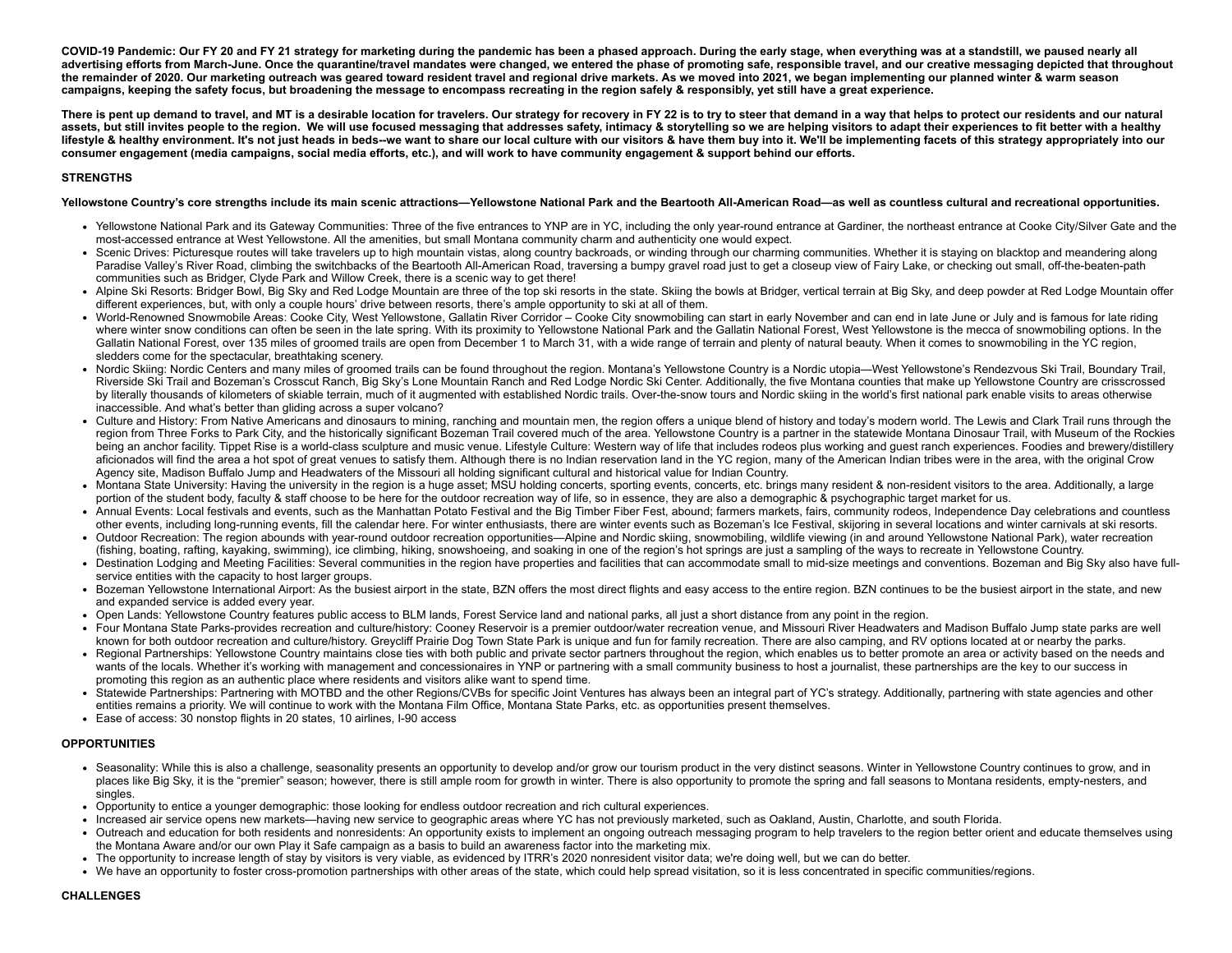- Inclement Weather Conditions/Natural Disasters: Wildfire, floods, etc.
- Climate Change: Affects recreation (such as fishing), the economy (tourism-related jobs) and our environment.
- Transportation Issues: Public transportation, seasonality of service.
- Economic Climate: Reduced promotion funding, recession, etc.
- Infrastructure: As the number of visitors increases, infrastructure issues are a concern.
- Crowding/Overuse in YNP: Real or perceived over-capacity issues.
- Seasonality: Weather, amenities/service availability and staffing all have an impact on the potential growth of shoulder seasons.
- Increasing diversity and frequency of international visitors who may not be familiar with the outdoors or related challenges such as weather, distance, and access. Additionally, there may be language and currency barriers.
- Competition: Travelers can choose any destination in the competitor set, so it is a challenge to make sure we give them valid reasons to choose this destination.
- Public Health Issues: Including COVID-19 and other communicable viruses.
- Workforce issues: Wages, housing, availability, etc.

### **MONTANA BRAND PILLARS**

YC aligns effortlessly with Montana's Brand Pillars. There is an abundance of spectacular, unspoiled nature. Given the multitude of recreational options, the region certainly meets the definition of offering breathtaking experiences. As with the majority of Montana, our communities are known for having friendly, hospitable people who work hard to help make a visitor's experience one to remember.

**SPECTACULAR, UNSPOILED NATURE** Yellowstone Country is anchored by two major iconic destinations: Yellowstone National Park and the Beartooth All-American Road (BAAR). Custer-Gallatin National Forest, Absaroka-Beartooth and Lee Metcalf wilderness areas, BLM areas and city/county trail systems are all within a short distance from population centers, so one can be in any community in the region and truthfully say they are "surrounded by spectacular, unspoiled nature." YC is one region in the state that presents visitors both spectacular mountain vistas with panoramic valleys and sweeping, wide-open plains just a short distance apart.

BREATHTAKING EXPERIENCES BY DAY, RELAXING HOSPITALITY AT NIGHT as the Montana region that borders Yellowstone—America's first national park—there's something for both the adventurous and those who prefer the quiet side of the outdoors. Whether that includes hitting the ski slopes and trails, soaking in natural hot springs, camping in any season (and in any style of lodging), or exploring the great outdoors by hiking, mountain biking, snowmobiling or even dogsledding, Yellowstone Country has it all.

The region has a multitude of art galleries, nature centers, museums, and historical sites, Local attractions, festivals and events offer fun opportunities for visitors to immerse themselves in community culture, whether i attending a rodeo, taking in a lively music festival, participating in and/or watching an exciting winter ski or snowmobile event or just spending time taking in the surroundings.

VIBRANT, CHARMING SMALL TOWNS THAT SERVE AS GATEWAYS Showcasing the region's diverse, welcoming communities is an integral part of YC's marketing strategy. Each place has a unique local culture that makes it stand apart from neighboring towns. Explore Gardiner, Red Lodge, Cooke City, Livingston, Bozeman, Big Sky, West Yellowstone, and every town in between. There are hidden (and not-so-hidden) gems for experiencing local community hospitality. These communities are the gateways to those incredible adventures that await!

**Describe your destination.**

ITRR's 2020 Non-resident Data shows that visitors spend an average of 5.82 nights in MT, of which, 65% of those nights (3.78) are spent in the Yellowstone Country region. Their primary reason for visiting MT (55%) is vacation/recreation/pleasure, the #1 attraction is Yellowstone National Park, and the top activities visitors are participating in while in this region are: scenic driving, day hiking, wildlife watching, nature photography camping/RVing, visiting local breweries, visiting historical sites, skiing/snowboarding, and fishing/fly fishing. These visitors are attracted to YNP, mountains & forests, open spaces, and outdoor recreation opportunities. **These are the very attributes Yellowstone Country is known for!**

Direct marketing campaigns and each of the associated marketing tools/resources (website, social media platforms, travel planner and scenic map, etc.) are all highly integrated, providing the right information at the right time during the inspiration, orientation, and facilitation phases of trip planning.

### **INSPIRATION**

YC will leverage its hashtags/taglines to embody the spirit of visitors: #BoldlyGoMT, #BeyondYellowstone, The Yellowstone you haven't seen yet, and Winter is Waiting in our advertising and publicity efforts. Additional messaging may be used in FY22.

Marketing Campaign messaging and imagery is specifically designed to address the Inspiration phase to targeted audience segments. This messaging inspires visitors to view themselves in this experience, and their destination, through the lens of Montana's brand…free-spirited, adventurous, genuine, and captivating.

#### CONSUMER ADVERTISING:

- Online/Digital
- Print
- Video/Photography
- Website/Electronic
- Webpage Marketing/SEO/SEM
- Joint Ventures
- Travel Guide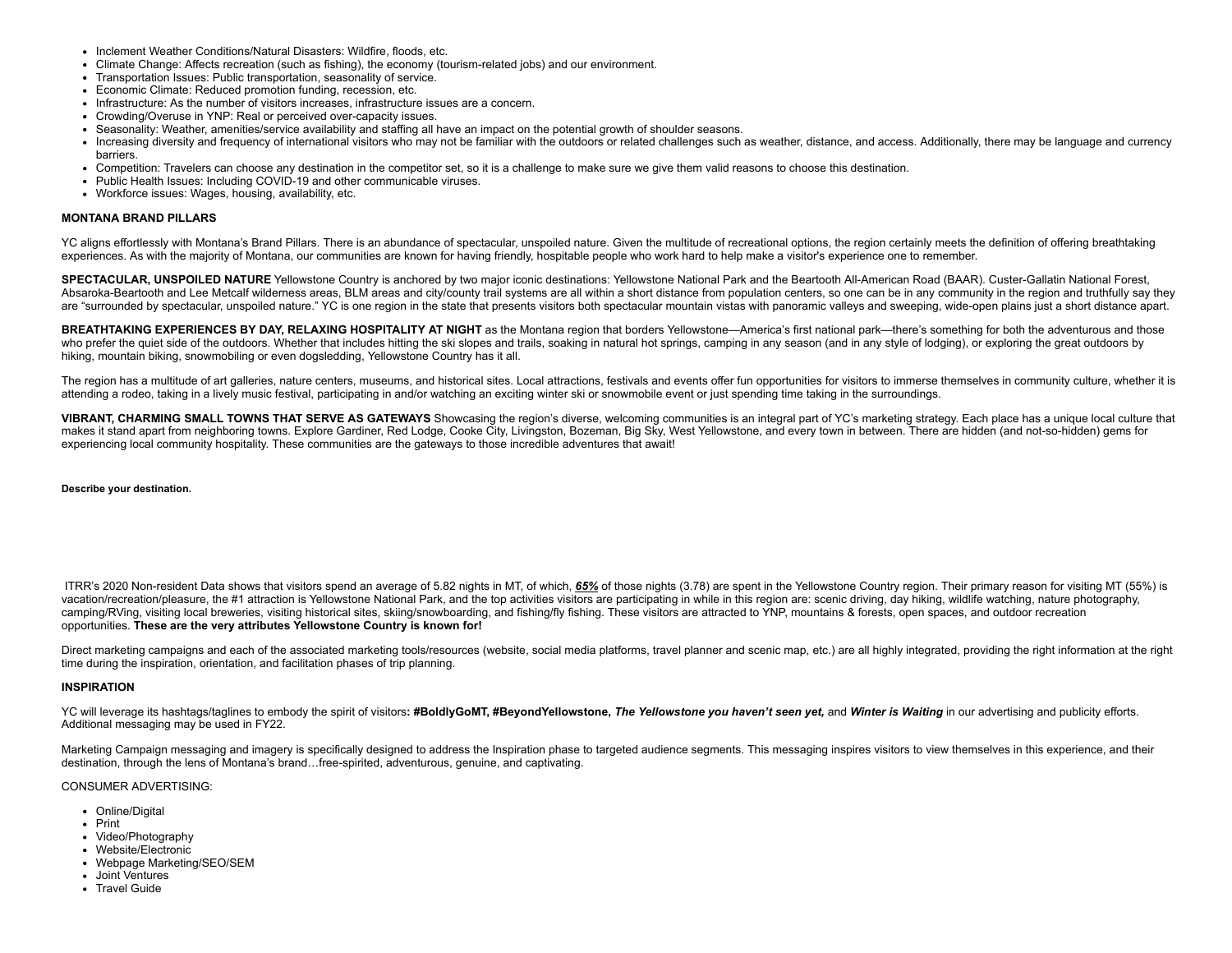- Printed Materials
- G2G Content

#### PUBLICITY:

- Media Outreach
- Press/Influencer FAM Trips
- Email Marketing
- Blogging

## **ORIENTATION AND FACILITATION**

The Yellowstone Country website, call center, travel guide and scenic road map are the primary resources for helping travelers with the orientation and facilitation phases, although all have functions during the inspiratio phase as well. These innovative resources are designed to make the travel planning process as easy and efficient as possible.

- Website
- Travel Guide
- Scenic Road Map
- Call Center
- Visitor Information Centers Support
- DMO training/support
- Community Outreach

### **Optional: Include attachments here**

*a. Define your target markets (demographic, geopgraphic and psychographic).*

YC identified a core group of target audiences in FY17 and has continued marketing to them in subsequent years, while also adding in new markets identified through evaluation of research data, campaign tracking, social media analysis, locations where there's new/increased air service to Montana and media outreach.

## **TARGET MARKETS**

#### **In FY22, primary geographic markets include:**

Pennsylvania (\*Philadelphia)

California (Los Angeles, \*San Diego, \*San Francisco, Orange County)

Illinois (\*Chicago)

Oregon (\*Portland)

Colorado (Denver)

Texas (\*Dallas/Fort Worth, Houston)

Georgia (\*Atlanta)

Minnesota (Minneapolis/St. Paul)

Washington (Seattle)

Utah (Salt Lake City)

Massachusetts (Boston)

New York (New York)

Tennessee (Nashville)

These markets were identified based on FY21 inquiries (including website inquiries, live chats, and incoming calls) as well as VisaVue data and emergence of new direct flight markets.

\*Asterisk locations represent press event focus areas in FY17, FY18, FY19. (FY20 events canceled due to COVID-19.)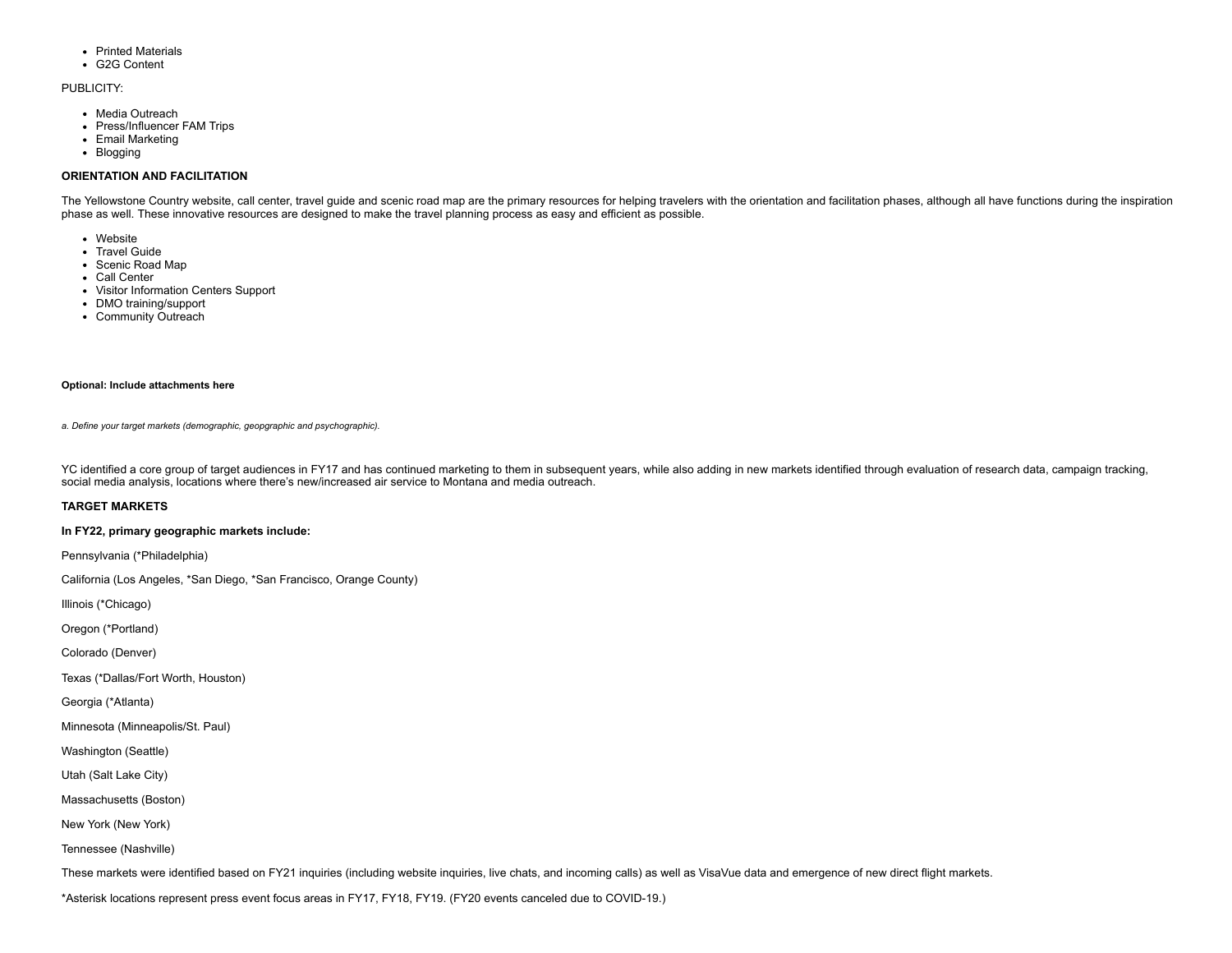#### **In FY22, secondary geographic markets include:**

Saskatchewan, Canada

Alberta, Canada

British Columbia, Canada

These markets were identified based on FY21 inquiries (including website inquiries, live chats, and incoming calls) as well as VisaVue data.

\*Due to COVID-19, our focus will be domestic travel, so we would only implement advertising in the secondary markets if the budget did not have the expected decreases.

#### **Key Demographic Markets for Yellowstone Country:**

City dwellers (i.e., not rural, not suburban)

Affluent with a household income over \$80k

Well-educated

Married with children

#### **These characteristics were identified based on Destination Analysts reporting.**

#### **Key Psychographic Markets for Yellowstone Country:**

Social Class - middle to upper class (in terms of disposable income)

Lifestyle - active, outdoor-recreation oriented, frequent travelers

Opinions - interested, but primarily influenced by the desire to experience things for themselves

Activities and Interests - outdoor activities, history and culture, foodies

Attitudes and Beliefs - environmentally conscious, adventurous spirits, like nature

Technology-savvy - using mobile devices in all stages of planning and travel

Families – Family travel

#### **These characteristics were identified based on Destination Analysts reporting.**

*b. What are your emerging markets?*

#### **b. What are your emerging markets?**

#### **NICHE & EMERGING MARKETS**

#### **In-State Residents**

If budget allows, we will create in-state 'staycation' campaigns for Montanans, promoting the spring and fall shoulder seasons. Messaging will encourage locals to take advantage of Montana's beauty and adventure, all while escaping the crowds of peak seasons. FY19 and FY20 included specific digital advertising campaigns for in-state travelers. Should budget allow, we will look at including continued in-state traveler outreach in FY22.

Due to COVID-19, marketing to our in-state travelers will take on a higher priority than in years past. Top industry research companies such as Destination Analysts, Adara and the US Travel Association are all pointing to drive markets as being the travel segment that is most likely to return first. In the weekly research summary the week of May 10, DA showed that research respondents indicated they would take a driving trip for 3 to 5 days and would travel distances of up to 400 miles. This points to Montana residents as being a key target market for us in the wake of COVID-19, since travelers coming from other regions of Montana to Yellowstone Country would likely be traveling within that distance parameter.

The focus of our marketing efforts to both in-state and regional drive markets (WY, the Dakotas, UT, ID, WA, etc.) will be to promote outdoor recreation in conjunction with the hospitality component; there is a significant opportunity to push the message that we have uncrowded (i.e., relatively SAFE) places to recreate and experience what the region has to offer.

A subset of the in-state audience is visiting friends and family members. This group is less likely to require the full spectrum of tourist services (i.e., hotels and restaurants), but highly likely to show interest in exp Yellowstone Country. Family members visiting students at MSU and UM are a special segment to consider in this group.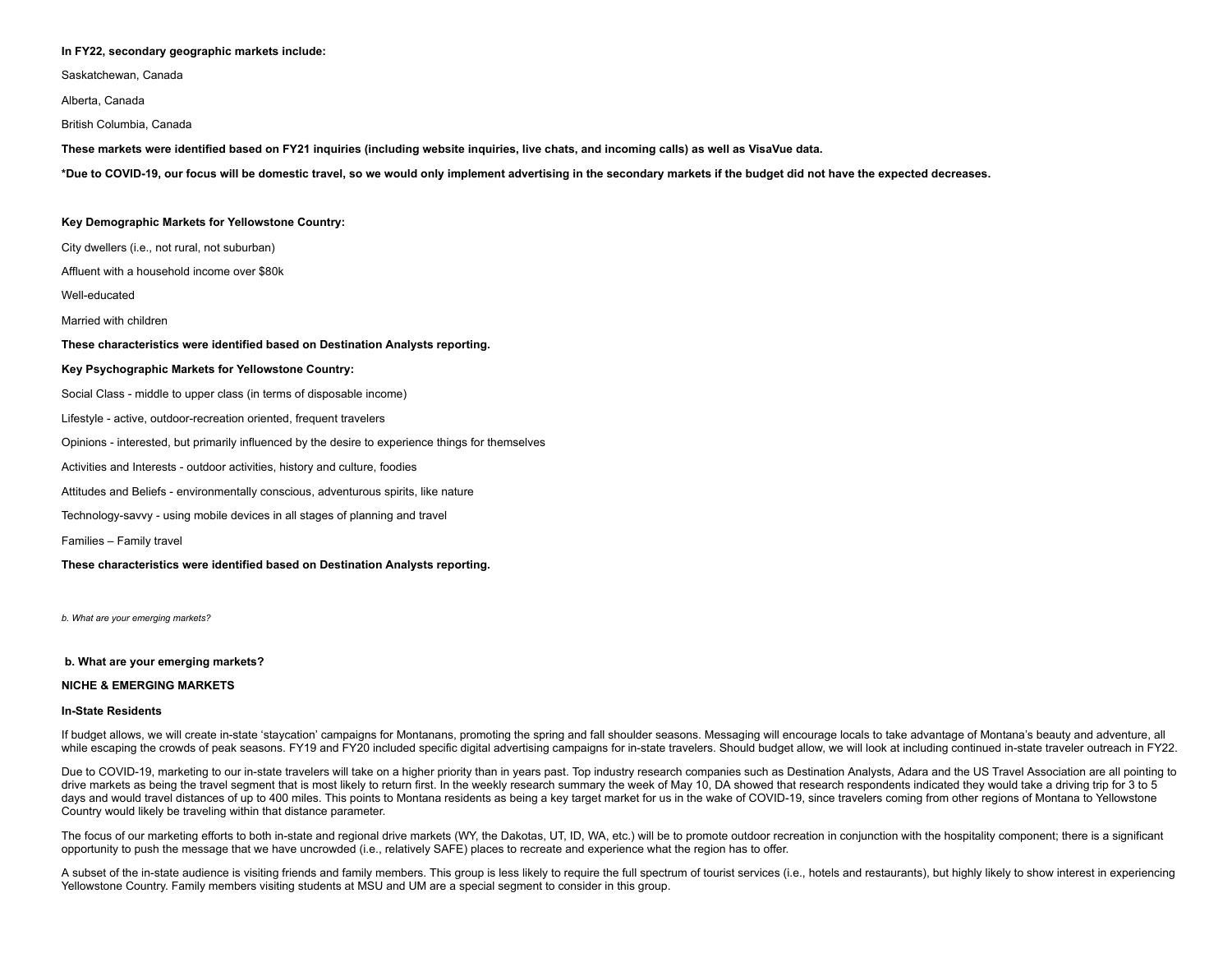## **Family Travelers**

Family travel is a growing market to all of Montana, and Yellowstone Country is no different. According to ITRR, in 2020 travelers with their immediate family amounted to 7.8% of all nonresident visitors to the region. In 2019, that number was slightly higher at 8.2%. Yellowstone Country's natural attractions and proximity to Yellowstone National Park make it a likely fit for family vacationers. Yellowstone Country would look at the creation and promotion of a family fun guide geared specifically for family travel audiences in FY22.

#### **Western Ski Audiences**

Direct marketing to alpine, cross-country & backcountry skiers who frequent western ski resorts (i.e., Colorado and Utah), in addition to a continued presence in select markets, promoting YC's accessibility and adventure. FY17, FY18, FY19 and FY20 all included heavy print, digital, social media and video campaigns aimed at western ski audiences. FY22 will include that as well, including more video creation and itinerary building on the Yellowstone Country website.

#### **History Audiences**

Travelers are often natural history lovers, with a yearning to learn about the world, its people, places, and cultures. History ties so much together, and with a guide along the way to help make connections, historical facts and stories have a greater emotional impact. According to ITRR 2018 nonresident data, 17% of visitors to the region are visiting museums and 20% are visiting other historical sites. This represents a significant increase over previous years; this is an emerging and/or growing market for us. FY20 addressed this audience in the Glaciers to Geysers joint venture with Glacier Country. Should budget allow, FY22 would include continued promotion of this project with the possibility of added partners and projects.

#### **Motorcyclists**

Motorcyclists are a growing niche market that provides ample opportunities for targeted messaging within the region, and potentially in partnerships with neighboring regions. Opportunities include itineraries and maps featuring unique and appealing roadways, targeted media buys and a combination of in-state (drive) and out-of-state (fly-ride) messages. FY19 included the creation of motorcycle-specific targeting with the Glaciers to Geysers joint venture with Glacier Country. FY20 included videography and photography specific to motorcycling to be used in future campaigns, while the Glaciers to Geysers project included continued promotion to this audience.

#### **Snowmobilers**

Snowmobiling continues to expand in popularity and attract new audiences. Between guided trips and the option to go sled on your own, there is something for everyone. Snowmobiling campaigns could be focused within the region, or potentially in partnership with other regions. Similar to the motorcycle audience, snowmobile campaigns could include itineraries, maps, targeted media buys and a combination of in-state (drive) and out-ofstate (fly-ride) messages. FY19 included the creation of snowmobile-specific targeting with the Glaciers to Geysers joint venture with Glacier Country. FY20 included videography and photography specific to snowmobiling to be used in future campaigns, while the Glaciers to Geysers project included continued promotion to this audience.

#### **Birding Enthusiasts**

Birding has become a valuable niche activity, and there are plenty of locations within the region, and in neighboring regions, that continue to draw this group. One potential way to capture this audience would be to create a map of birding locations, such as the Missouri Headwaters State Park, and events such as Bridger Bowl's Raptor Festival in October.

Detailed information could be provided by break-out maps of specific locations within the larger map. This could be accomplished within the region, or with partner regions, ideally expanding to a state-wide birding map over time. FY20 included the updating of our birding-specific information on our website. Should budget allow, FY22 would include the creation of a birding guide.

#### **Military Families**

Military families and bases present a unique niche marketing opportunity as well. Due to the nature of their work, military families often travel at various times throughout the year (not necessarily restricted to standard summer and winter trips) and tend to take longer vacations in comparison to citizen families. In addition, bases often provide news and communication outlets unique to bases, providing targeted channels to reach this group. There is an opportunity to test this niche marketing with an in-state audience at the Malmstrom Base. Again, this could be a project within the region or with partnering regions. FY20 included the partnership of Megan Wristen, an influencer and travel writer who has a big following with military families. She spent four days on a familiarization trip in September of 2019 in the Yellowstone Country region. Should budget allow, we would look at additional ways to target this audience in FY22.

#### **Craft Beverage Enthusiasts**

Craft beverage venues (breweries, distilleries, wineries, cideries) have a growing following and are found frequently throughout Montana. A targeted campaign could be considered for a craft tour, for instance. FY19 included the partnership of Reed Ramsay, an influencer and travel writer who has a big following with craft beer enthusiasts. He spent a week on a familiarization trip in October of 2018 in the Yellowstone Country region. Should budget allow, we would look at additional ways to target this audience in FY22.

#### **Foodies**

Promoting the region's best restaurants to travelers who are interested in fine dining, unique dining experiences and Montana's hospitality. Should budget allow, we would look at ways to target this audience in FY22.

#### **Entertainment Seekers**

If budget allows, we will capitalize on visitors who are coming to Montana for entertainment purposes (i.e., concerts, festivals, rodeos, etc.), encouraging them to extend their visit to include time exploring Yellowstone Country. As new venues, such as Bozeman's historic Rialto Theatre, continue to sprout up, additional audiences will be drawn to Yellowstone Country for entertainment. A new music venue, The Elm, is set to debut in Bozeman in December 2020. Should budget allow, we would look at ways to target this audience in FY22.

#### **Western Culture Seekers**

With a wide variety of ranch-style accommodations spanning from working dude ranches to five-star venues, there are ranches to suit every visitor's idea of the perfect western vacation. Similarly, outfitters provide handson, genuine experiences in Yellowstone Country. With many visitors drawn to an authentic Montana experience, ranches and outfitters provide another means to reach a niche audience. Plans have already been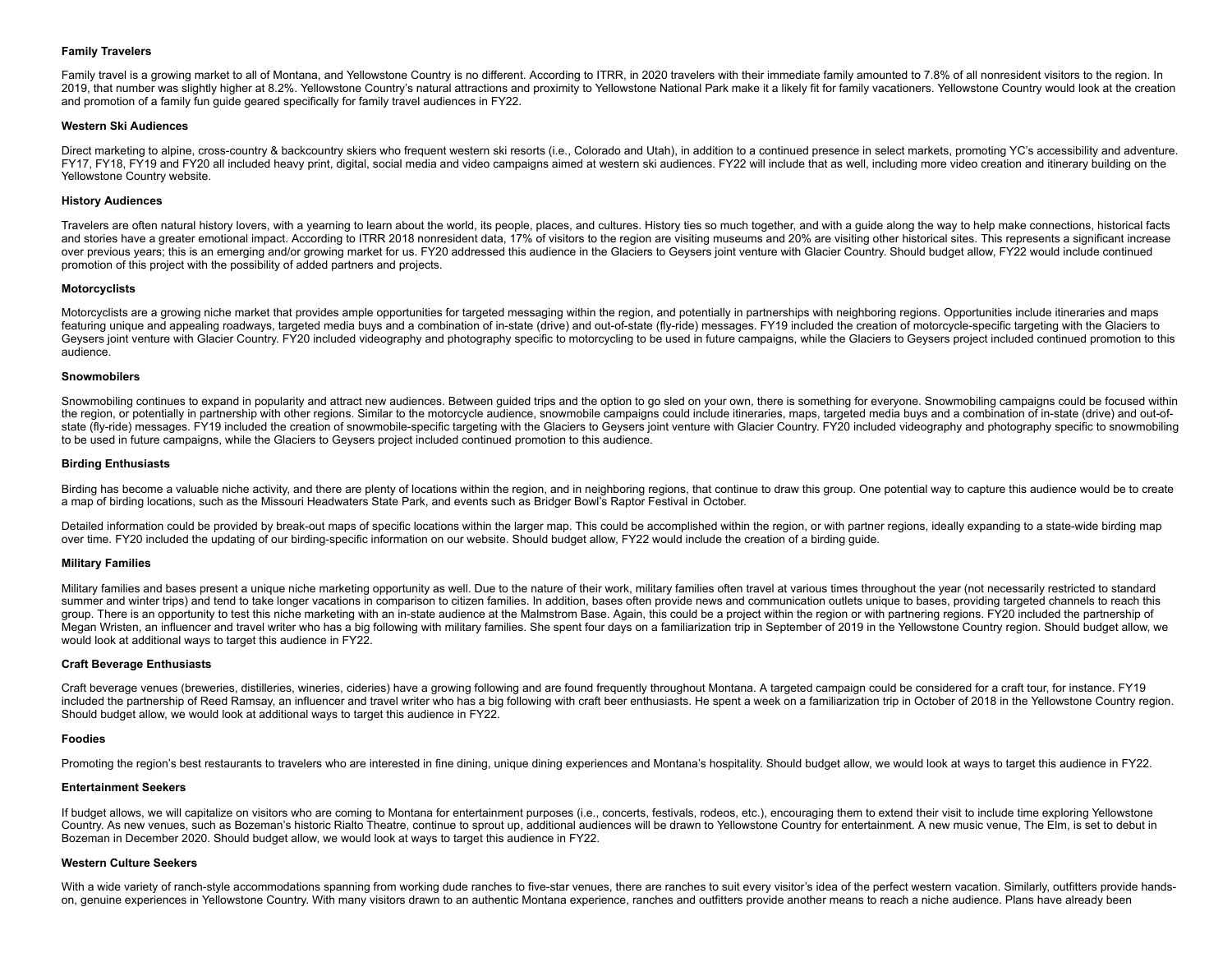discussed to include additional videography and photography for rodeos in FY22, and should budget allow, we would look at additional ways to target this audience in FY22.

#### **International Visitors**

Due to the uncertainty of international travel to the area because of COVID, we will be reassessing this as an emerging market later in the year; if we feel the market conditions are favorable, we will develop a marketing strategy & campaign focused to this audience.

#### **Urban Areas**

Marketing campaigns aligning with press events. Selecting urban areas of focus in relation to identified key markets. At a state level, anticipated markets include return trips to additional urban areas in California and Texas, in addition to new markets in New York, Pennsylvania and Minnesota.

#### **Direct Flight Markets**

Continuing to deal with the pandemic impacts is challenging; at the time of this submission, Bozeman Yellowstone International Airport reports that on an annual basis, BZN passenger traffic was down 43.5% in 2020. This compares to a national decline of 60.7% as reported by the Transportation Security Administration across 440 U.S. Airport. However, since there are some indications that consumers are starting to resume regular air travel; we intend to continue our digital and programmatic outreach in our identified fly markets. Our strategy will be to create awareness around direct flights and entice travelers to consider Yellowstone Country as their next destination.

Current Direct Market Flights include:

| Atlanta              | Austin                        |
|----------------------|-------------------------------|
| <b>Boston</b>        | Charlotte                     |
| Chicago              | Dallas/Fort Worth             |
| Denver               | Detroit                       |
| Fort Lauderdale      | Houston                       |
| Las Vegas            | Los Angeles                   |
| Minneapolis/St. Paul | Nashville                     |
| <b>Newark</b>        | New York (La Guardia and JFK) |
| Oakland              | Philadelphia                  |
| Phoenix              | Portland                      |
| Salt Lake City       | San Francisco                 |
| Seattle/Tacoma       | <b>Burbank</b>                |

#### **Optional: Include attachments here.**

*c. What research supports your target marketing?*

**Yellowstone Country analyzes available data from the following resources:**

- Destination Analysts
- nSight
- VisaVue
- Arrivalist (shared by partners)
- AirDNA
- Skift
- RMI
- USTA
- MLHA/STR
- VICs
- Internal Campaign Analysis
- Research/Surveys
- MOTBD/Regions/CVBs/Local Chamber Data
- Bozeman Yellowstone International Airport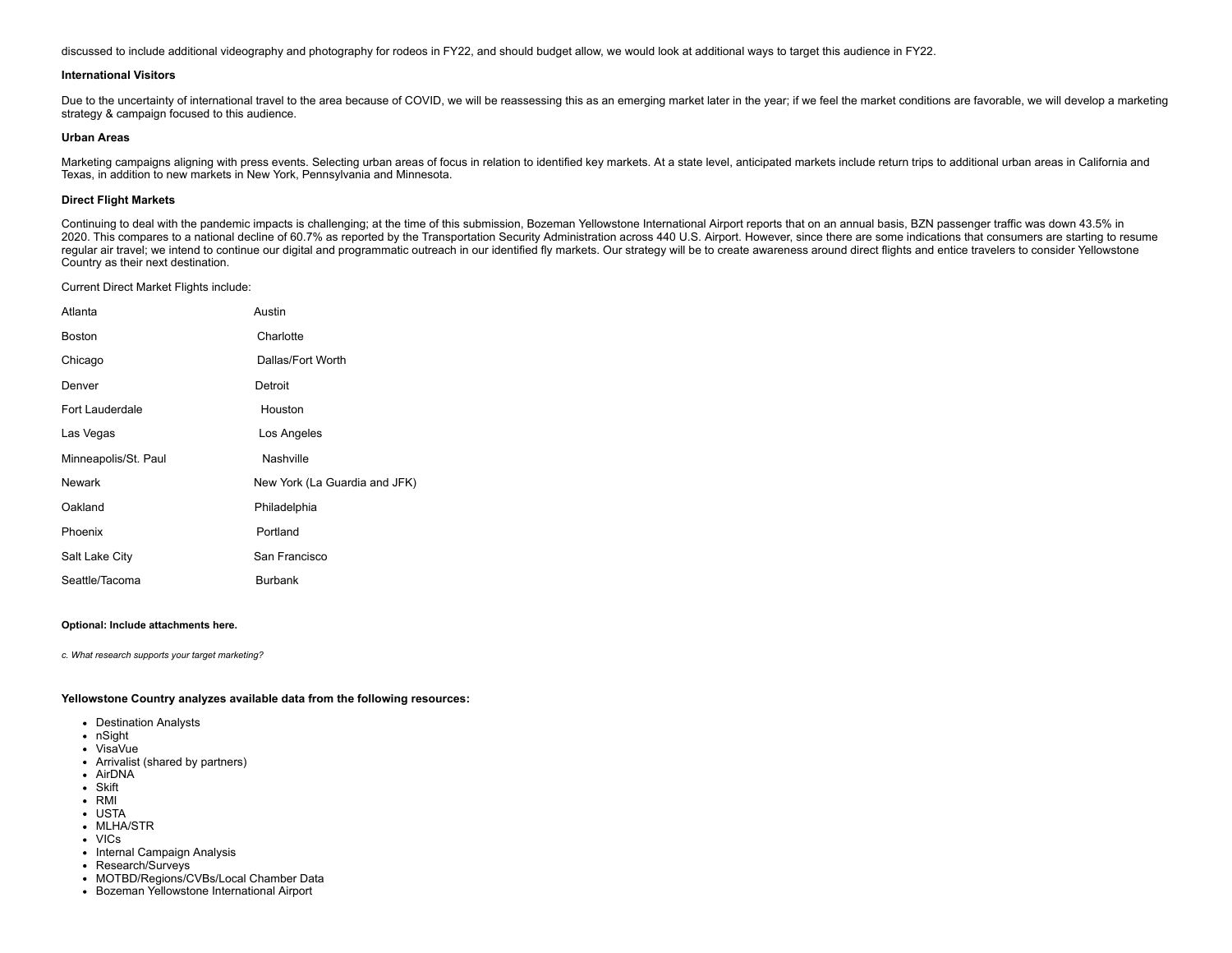• Montana Tourism Data-Card Spend report (on marketmt.com)

According to ITRR's 2020 non-resident data, visitors spend an average of 5.82 nights in MT, of which, 65% are spent in the Yellowstone Country region! Re ITRR report, some relevant stats for visitors to the **region:**

- 69% repeat visitors
- 18% unique visitors
- 87% plan to return within 2 years
- 73% of visitors to the region have an income \$75,000 or greater
- 55% are here for vacation/recreation/visiting family & friends
- 10% of the travelers coming to MT come via air travel into BZN
- 10% of visitors enter MT via Raynolds Pass, 7% through West Yellowstone and 6% through Gardiner

#### **Activities: (re ITRR)**

| 56% | Scenic driving                   | 51% | Day hiking                      |
|-----|----------------------------------|-----|---------------------------------|
| 37% | Wildlife watching                | 32% | Nature photography              |
| 26% | Car / RV camping                 | 24% | Visit local brewery             |
| 23% | Recreational shopping            | 15% | Visiting other historical sites |
| 12% | Skiing / snowboarding            | 11% | Fishing / fly fishing           |
| 9%  | <b>Bicycling</b>                 | 9%  | Visiting Lewis & Clark sites    |
| 8%  | Visiting museums                 | 8%  | Dinosaur attraction             |
| 7%  | Canoeing / kayaking              | 7%  | Visit farmers market            |
| 6%  | Mountain biking                  | 6%  | River rafting / floating        |
| 5%  | Birding                          | 5%  | Visit local distillery          |
| 4%  | Viewing art exhibits             | 4%  | Motorboating                    |
| 4%  | Cross-country skiing             | 3%  | Sporting event                  |
| 3%  | Snowmobiling                     | 3%  | Motorcycle touring              |
| 3%  | Snowshoeing                      | 2%  | Rock climbing                   |
| 2%  | Horseback riding                 |     |                                 |
| 2%  | Golfing                          | 2%  | Backpacking                     |
| 2%  | Attend wedding                   | 2%  | Road / tour bicycling           |
| 2%  | Rockhounding                     | 2%  | OHV / ATV                       |
| 1%  | Geocaching                       | 1%  | Attending festivals or events   |
|     | Sites Visited While on Trip:     |     |                                 |
| 71% | <b>Yellowstone National Park</b> |     |                                 |
| 16% | <b>Other Montana State Parks</b> |     |                                 |
|     |                                  |     |                                 |

- 16% Hot Springs
- 11% Grizzly and Wolf Discovery Center
- 8% Museum of the Rockies
- 6% Ghost Towns
- 5% Missouri Headwaters State Park

**Visitor Residency:**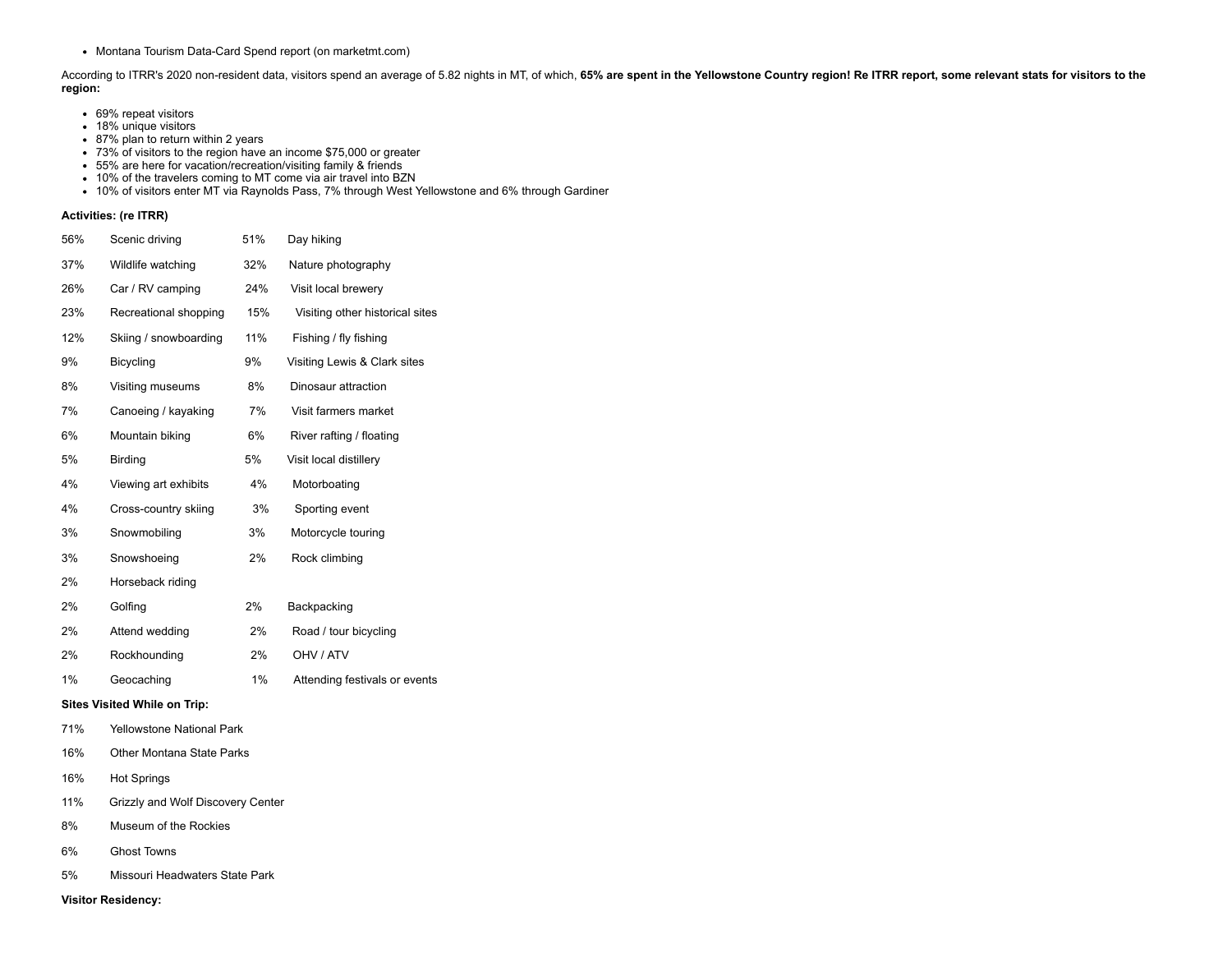| 13% | Washington   | 11% Minnesota      |
|-----|--------------|--------------------|
| 10% | California   | Idaho<br>8%        |
| 8%  | North Dakota | Texas<br>5%        |
| 4%  | Wisconsin    | 4%<br>Utah         |
| 4%  | Wyoming      | Colorado<br>4%     |
| 3%  | Illinois     | Oregon<br>3%       |
| 2%  | Michigan     | Nevada<br>2%       |
| 2%  | Oklahoma     | Pennsylvania<br>2% |

## **Re ITRR 2019 Non-Resident Expenditure report for Yellowstone Country:**

- Restaurant, Bar \$229,065,000
- Rental Cabin, Condo \$58,710,000
- Outfitter, Guide \$210,579,000
- Made in MT \$21,554,000
- Gasoline, Diesel \$204,311,000
- Campground, RV Park \$13,360,000
- Hotel, Motel \$151,090,000
- Misc. Services \$11,096,000
- Lic., Entrance Fees \$115,619,000
- Vehicle Repairs \$9,807,000
- Retail Sales \$90,236,000
- Gambling \$2,404,000
- Groceries, Snacks \$89,133,000
- Farmers Market \$1,148,000
- Auto Rental \$66,249,000
- Transportation Fares \$92,000

#### **TOTAL \$1,274,453,000**

## **Bozeman Yellowstone Airport** provided the following data:

- There are currently 30 nonstop flights to major cities in 20 states across the country, serviced by 10 airlines. This increase accounts for 50% more flights than in the summer of 2019.
- Nationally, in 2020, passengers on all 2020 U.S.-based flights were down 62% from 2019. In July 2019, the airport had a record seat count of 108,000. July 2021 seat count numbers will exceed 180,000.
- BZN expects April 2021 passenger numbers to be in record territory at approximately 110% of April 2019's record level (re Brian Sprenger).

## **Yellowstone National Park 2020 Visitor state (re NPS):**

- The park hosted 3,806,305 recreation visits in 2020, down 5% from [2019.](https://www.nps.gov/yell/learn/news/20002.htm)
- The park was closed due to health and safety reasons related to COVID-19 beginning March 24, 2020 until June. Two Wyoming entrances opened on May 18 and three Montana entrances opened on June 1, 2020. All five entrances were open since June 1.
- Visitation for the months of [September](https://www.nps.gov/yell/learn/news/20041.htm) and [October](https://www.nps.gov/yell/learn/news/20046.htm) were the busiest on record.
- YNP is projecting 2021 visitation levels will be on par or greater than 2019 numbers.

## **Links with support information:**

The Importance of Marketing in Tourism [\(bizfluent.com\)](https://bizfluent.com/about-6584954-importance-marketing-tourism.html)

10 [Destination](https://pro.regiondo.com/destination-marketing-strategies/) Marketing Strategies to Help You Grow Quickly - Regiondo

This Is Why Tourism Advertising Is Important [\(travel.earth\)](https://travel.earth/why-tourism-advertising-important/)

2021 Tourism Recovery and the Evolution of the Destination [Organization](https://www.mmgyglobal.com/news/2021-tourism-recovery-and-the-evolution-of-the-destination-organization/) | MMGY Global

## **GOALS**

1. Increase **YC BRAND** Recognition: Continue to raise awareness and build excitement about Yellowstone Country as a premier leisure destination, using the "Beyond Yellowstone" concept across all seasons.

2. Increase recognition of regional communities as unique destinations by working with partner DMOs, community organizations and leaders.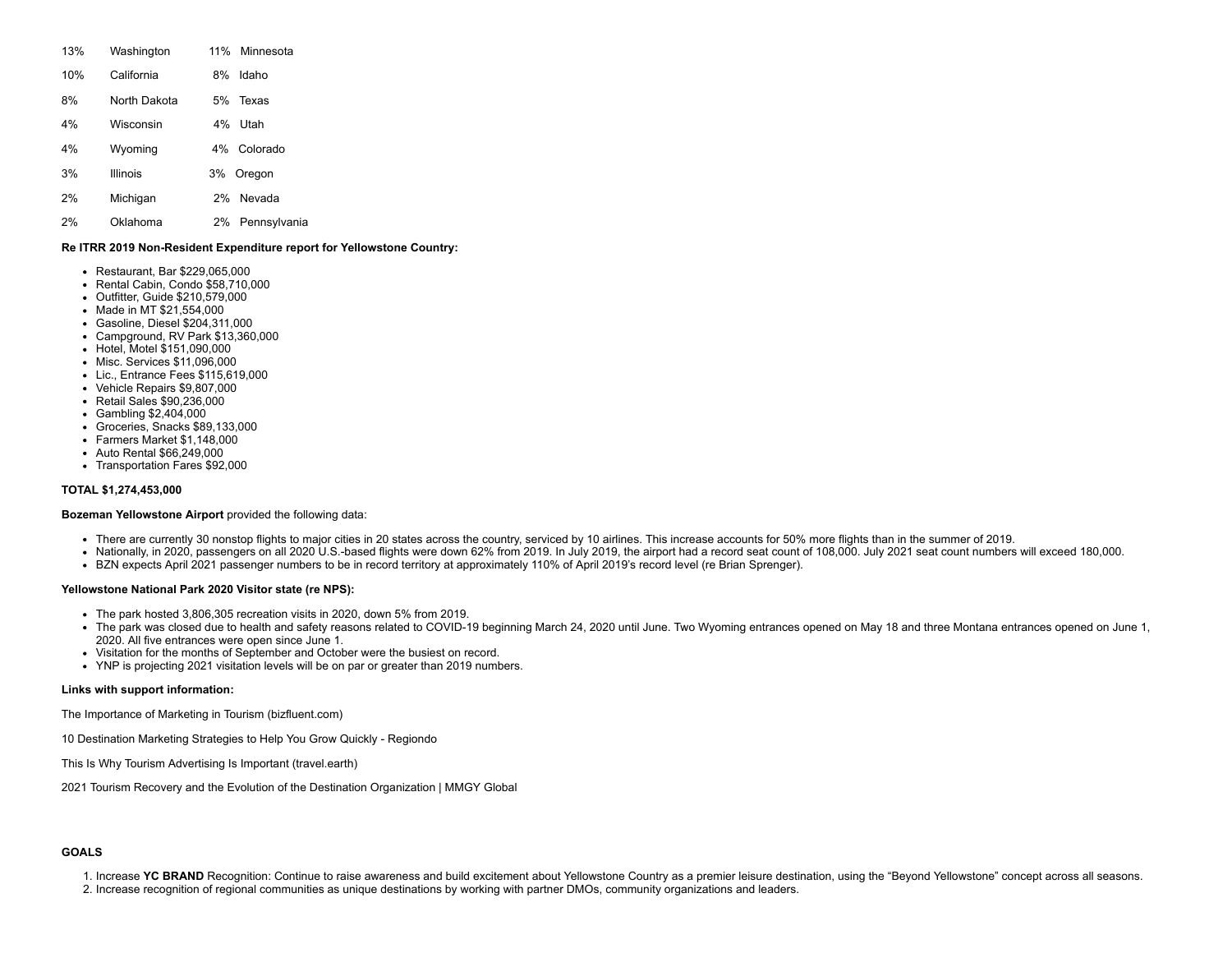- 3. Increase awareness of Yellowstone Country's natural, cultural, heritage and recreational offerings.
- 4. Increase Montana's tourism economy by quality of visitor and not just quantity—target low-impact, high-value visitors.
- 5. Increase visitation to the region by residents and nonresidents.
- 6. Increase community and resident engagement in Yellowstone Country efforts to promote the region.
- 7. Increase awareness of the region's more rural areas as destinations within the greater region.
- 8. Increase our tourism product by working with the state and other partners to develop and promote authentic experiential things, such as Dark Skies, Made in Montana/Taste Our Place, etc.
- *a. In what types of co-ops with MTOT would you like to participate?*

YC would consider any Joint Venture opportunities with MOTBD that fit our goals; these could be consumer advertising campaigns, publicity events/trips, social media, research, destination marketing, etc.

Destination Management has become a key role for DMOs over the course of the pandemic; we are not just marketing entities. Yellowstone Country would like to participate in a Joint Venture with MOTBD (and/or other Regions/CVBs) that offers Destination Management training & certification programs.

#### **Optional: Include attachment here.**

*b. In what other types of co-ops would you like to participate? (Regions/CVBs, etc.)*

YC will continue to foster partnerships with CVBs and other regions to allow for a greater impact of marketing efforts through social media, press trips, digital and print advertising to promote tourism. The types of partnerships we would be interested in are those that leverage existing budgets, but also promote the commonalities between partners.

#### For example:

- Yellowstone Country and Glacier Country partner together on the Glaciers to Geysers campaigns that are multifaceted and continue to expand each year. We started with promoting the snowmobiling opportunities each region has, then added motorcycle routes, winter activities and a museums and historical sites promotion. Under this partnership, each region's assets are promoted, but the messaging is "blended" to show visitors that they have multiple options for these activities and can move seamlessly between the two regions to get the full experience.
- YC participates in the Dinosaur Trail partnership that includes several tourism regions, MOTBD and the private sector (museums and historical sites). This cooperative project encompasses a large portion of the state, with interest from both residents and nonresident visitors continuing to increase.

*c. What types of co-ops have you done in the past? Were they successful - why or why not?*

In FY21, we implemented/continued these Joint Ventures with other Regions/CVBs:

#### **Regions/CVBs**:

- Glacier Country (Print and Digital)
- Continuation of Glaciers to Geysers, a separate project
- Destination Missoula (Print and Digital)
- Southeast Montana (Print and Digital)
- Red Lodge (Print and Digital, Publicity)
- West Yellowstone (Print and Digital, Publicity)
- Bozeman CVB (Print and Digital, Publicity)

Additionally, YC offers co-op opportunities for regional partners that are not a CVB, working to provide an opportunity for partners to advertise nationally. In FY21, we are offering annual, winter-specific, and warm-seaso specific co-ops, with great participation from private sector businesses, such as Sage Lodge and Red Lodge Mountain, as well as our traditional CVB partners.

YC region co-ops that have been the most successful have been those that help communities raise awareness and/or promote local events. Through our Cultural Tourism Grant Program, we collaboratively partner with other nonprofit entities to help new festival/events/happenings to get off the ground, or help existing ones continue to grow.

YC also partners with regional CVBs and businesses for several press trips and video shoots throughout the region each year. These are successful for us because they not only raise awareness of the region, but we gain content and assets to use for our other promotional efforts.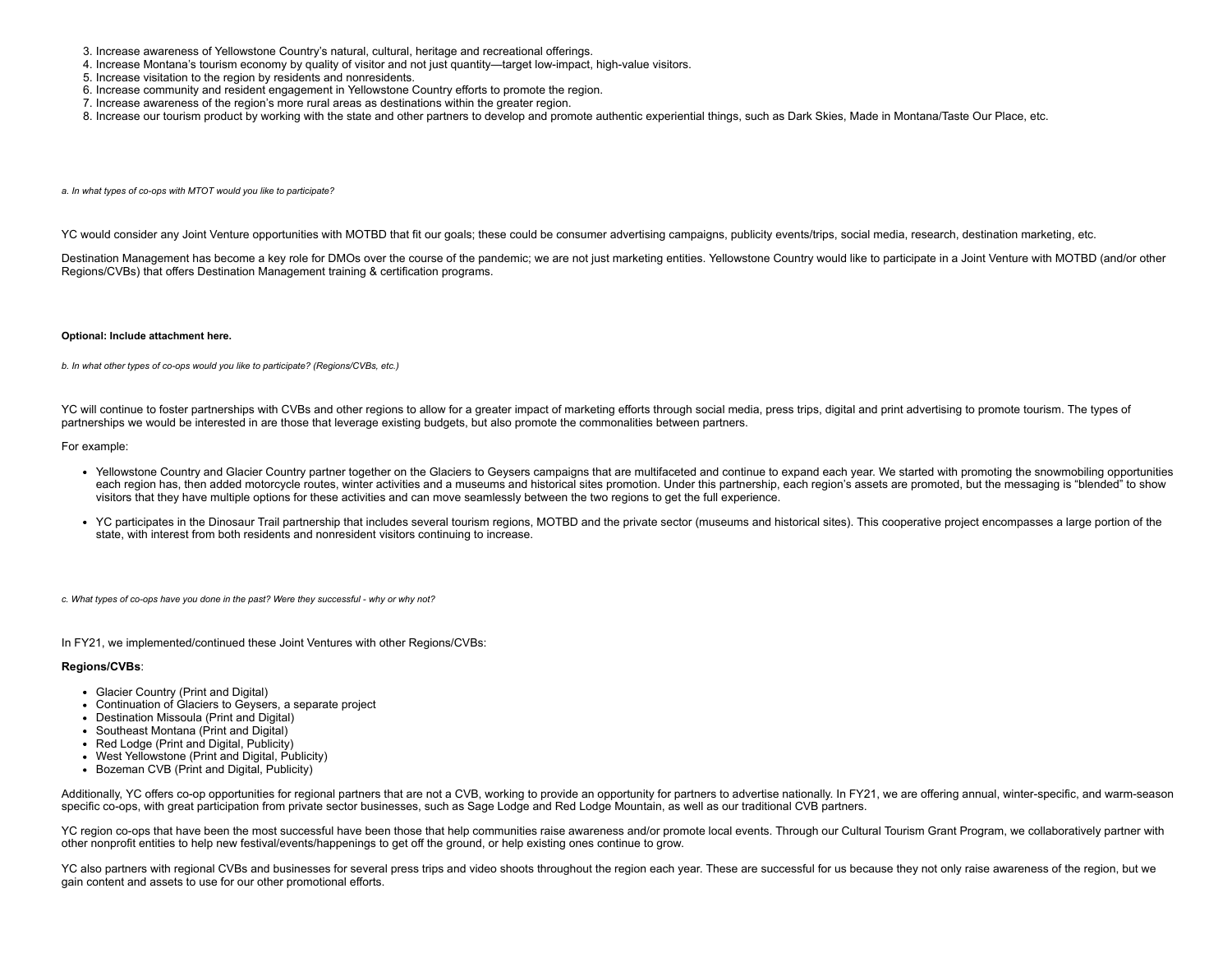Trip Advisor, Network Programmatic banner and video, in-state digital and national print cooperatives have given the entire region a presence, with the intention of continued growth and development of future options. In this model, YC has been able to offer digital and print packages to in-region partners at a fraction of the cost of the overall placements.

As stated in the previous section, two of the ongoing cooperative partnerships we are involved in have been successful for us: The Joint Venture Glaciers to Geysers with Glacier Country and the Montana Dinosaur Trail.

**Optional: Include attachments here.**

**Optional: Include attachments here.**

**Optional: Include attachment here:**

# *Marketing Segment, Method & Budget*

| <b>Marketing</b><br>Segment | <b>Marketing</b><br><b>Method</b> | Describe your method.                                                                                                                                                                                                                                                                                                                                                                                                                                                                                                                                                                                                                                                                                                                                                                                                                                                                                                                                                                                                                                                                                                                                                                                                                                                                                                                                                                                   | Provide supporting research/statistics.                                                                                                                                                                                                                                                                                                                                                                                                                                                                                                                                                                                                                                                                                                                                                                                                                                                                                    | Describe the quantifiable<br>measurements for success<br>including Regulations<br>requirements.                                                                                                                                                                                                                                                                                                                                                                                                                                                                                                                                                                                                                                                                                                                                                                                 | Estimated<br>budget for<br>method. | <b>Marketing</b><br>Method<br>Evaluation | Add'l<br><b>Attchmnt</b> |
|-----------------------------|-----------------------------------|---------------------------------------------------------------------------------------------------------------------------------------------------------------------------------------------------------------------------------------------------------------------------------------------------------------------------------------------------------------------------------------------------------------------------------------------------------------------------------------------------------------------------------------------------------------------------------------------------------------------------------------------------------------------------------------------------------------------------------------------------------------------------------------------------------------------------------------------------------------------------------------------------------------------------------------------------------------------------------------------------------------------------------------------------------------------------------------------------------------------------------------------------------------------------------------------------------------------------------------------------------------------------------------------------------------------------------------------------------------------------------------------------------|----------------------------------------------------------------------------------------------------------------------------------------------------------------------------------------------------------------------------------------------------------------------------------------------------------------------------------------------------------------------------------------------------------------------------------------------------------------------------------------------------------------------------------------------------------------------------------------------------------------------------------------------------------------------------------------------------------------------------------------------------------------------------------------------------------------------------------------------------------------------------------------------------------------------------|---------------------------------------------------------------------------------------------------------------------------------------------------------------------------------------------------------------------------------------------------------------------------------------------------------------------------------------------------------------------------------------------------------------------------------------------------------------------------------------------------------------------------------------------------------------------------------------------------------------------------------------------------------------------------------------------------------------------------------------------------------------------------------------------------------------------------------------------------------------------------------|------------------------------------|------------------------------------------|--------------------------|
| Consumer                    | <b>Print Advertising</b>          | <b>Print Advertising</b><br>The strategy for print advertising<br>is to place highly targeted<br>advertorial and/or display content<br>in key publications that reach a<br>specific audience. Examples:<br>skiing, snowmobiling, lifestyle<br>publications.<br><b>Advantages of print media</b><br>advertising:<br><b>Specific Target Audience</b><br>In print media, the advantage of<br>catering to specific target<br>audience opens up countless<br>opportunities for reaching the<br>audience. There is a greater<br>efficiency in resources, as ads<br>reach the target audience.<br><b>Loyal Readerships</b><br>In the print media industry,<br>readership is mostly longstanding<br>and loyal.<br><b>Special Ad Positioning</b><br>A major advantage in magazine<br>advertising is that an advertiser<br>can request special ad<br>positioning, bringing greater<br>visibility to the brand.<br>Credibility<br>Over a period of years, magazines<br>create a vast pool of loyal readers<br>who feel safe in its very credible<br>environment.<br>Long Life Span<br>Compared to websites or national<br>newspapers, magazines enjoy the<br>longest life span. Some<br>magazines (Nat Geo) are<br>treasured across decades.<br><b>High Reach Prospective</b><br>Another advantage is that<br>magazines have a high reach<br>prospective. Magazines pass from<br>family, friends, colleagues, etc. | Summary: Print advertising is an especially viable method when there is advertorial content that provides<br>the opportunity for either in-depth messaging tailored for a niche audience, or more generalized<br>messaging for mass media. Print is a great complement and encouragement for digital interactions. Print<br>is also a preferred advertising method of the Baby Boomer generation.<br>http://www.marketingprofs.com/articles/2014/24084/print-marketing-will-thrive-in-2014-and-beyond<br>https://medium.com/@dobbs1518/interesting-print-advertising-statistics-fd3db7bdb880<br>https://www.forbes.com/sites/forbescommunicationscouncil/2018/03/02/does-print-still-have-a-place-in-<br>the-future-of-advertising-10-experts-weigh-in/#4ad83f2e5fc6<br>https://cash4toners.com/info/2019/02/10/why-print-matters/<br>https://cmasolutions.com/blog/advantages-of-combining-print-and-digital-advertising/ | The primary objective for print<br>advertising is to raise<br>brand awareness. To measure success,<br>we will be looking at overall metrics<br>such as website visitation, social media<br>engagement, call center activity and<br>requests for additional information.<br>To specifically measure these metrics,<br>YC will use the following benchmarks to<br>measure success:<br><b>Website Visitation:</b><br>• Increase of 10% of unique<br>visitors to the website from<br>FY21 final total (in progress).<br><b>Social Media Engagement:</b><br>• Increase website visits from<br>social media by 25% from<br>FY21 total.<br>• Increase engagement by 10%<br>from FY21 total.<br>• Increase link clicks by 10%<br>from FY21 total.<br><b>Call Center Requests:</b><br>• Increase travel guide requests<br>by 10% off final total from FY21<br>final total (in progress). | \$145,000.00                       |                                          |                          |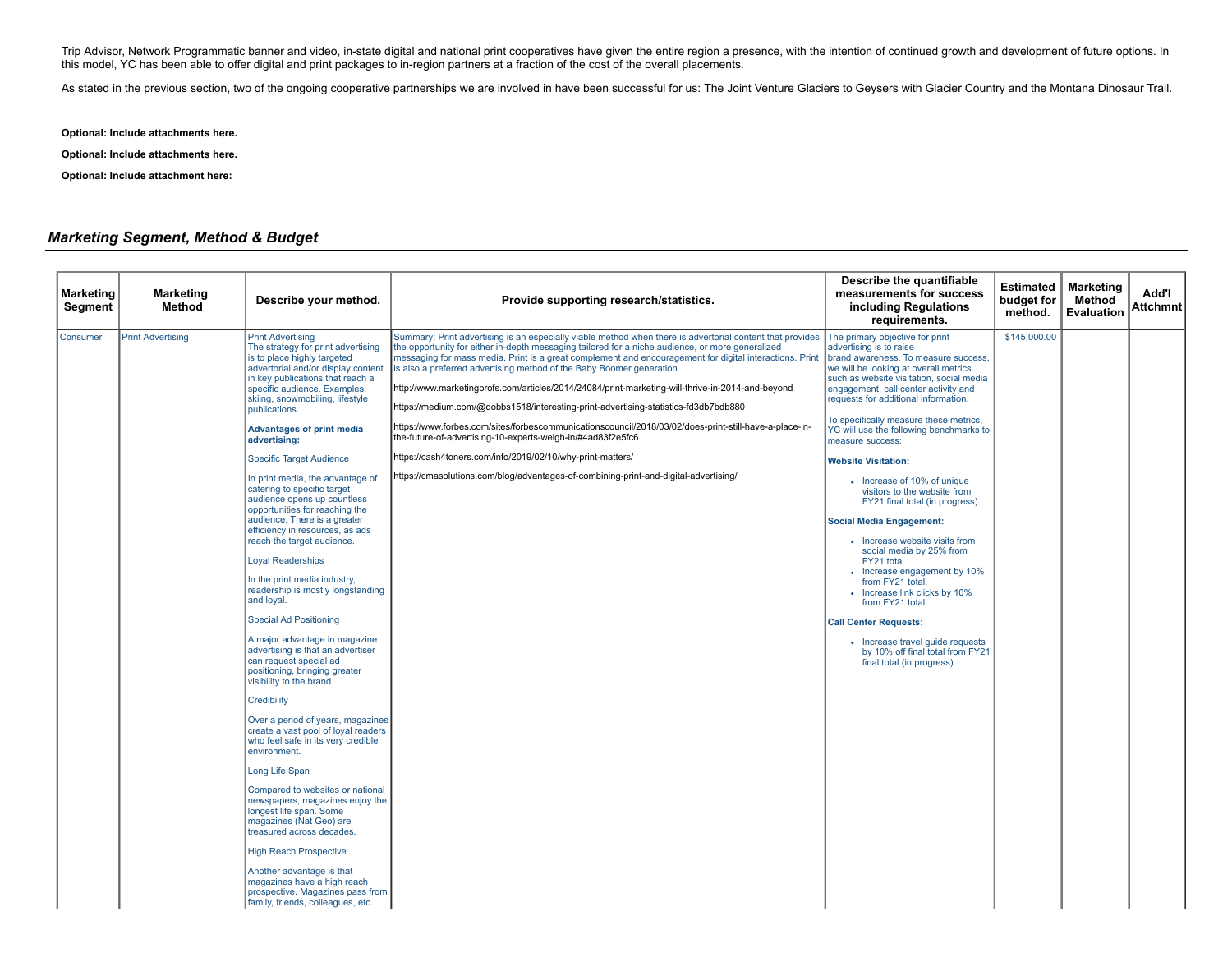|          |                                   | <b>Glossy Ads</b><br>These are usually trend setting<br>and eye catching. Maximum<br>visibility is reiterated through<br>magazine advertising.<br>Complementary &<br><b>Encouragement of Digital Ads</b><br>Print ads will complement YC's<br>digital campaigns already in play<br>and entice readers to interact with<br>YC's brand in a digital space.                                                                                                                                                                                                                                                                                                                                                                                                                                                                          |                                                                                                                                                                                                                                                                                                                                                                                                                                                                                                                                                                                                                                                                                                                                                                                                                                                                                                                                                                                                                                                                                                                                                                                                                                                                                                            |                                                                                                                                                                                                                                                                                                                                                                                                                                                                                                                                                                                                                                                                                                                                                                                                                                                                                                                                                                                                                                                                                                                                                                                                                                                                                                                                                                                                                                                                                                   |                |  |
|----------|-----------------------------------|-----------------------------------------------------------------------------------------------------------------------------------------------------------------------------------------------------------------------------------------------------------------------------------------------------------------------------------------------------------------------------------------------------------------------------------------------------------------------------------------------------------------------------------------------------------------------------------------------------------------------------------------------------------------------------------------------------------------------------------------------------------------------------------------------------------------------------------|------------------------------------------------------------------------------------------------------------------------------------------------------------------------------------------------------------------------------------------------------------------------------------------------------------------------------------------------------------------------------------------------------------------------------------------------------------------------------------------------------------------------------------------------------------------------------------------------------------------------------------------------------------------------------------------------------------------------------------------------------------------------------------------------------------------------------------------------------------------------------------------------------------------------------------------------------------------------------------------------------------------------------------------------------------------------------------------------------------------------------------------------------------------------------------------------------------------------------------------------------------------------------------------------------------|---------------------------------------------------------------------------------------------------------------------------------------------------------------------------------------------------------------------------------------------------------------------------------------------------------------------------------------------------------------------------------------------------------------------------------------------------------------------------------------------------------------------------------------------------------------------------------------------------------------------------------------------------------------------------------------------------------------------------------------------------------------------------------------------------------------------------------------------------------------------------------------------------------------------------------------------------------------------------------------------------------------------------------------------------------------------------------------------------------------------------------------------------------------------------------------------------------------------------------------------------------------------------------------------------------------------------------------------------------------------------------------------------------------------------------------------------------------------------------------------------|----------------|--|
| Consumer | <b>Online/Digital Advertising</b> | The strategy for digital (and all<br>media placement) is the following:<br>1. Setting a Goal - determining<br>who we are targeting & the<br>desired outcome<br>2. Creating an Effective Message<br>awareness, interest, desire, and<br>action<br>3. Call to Action - drive traffic to<br>the website, social media<br>channels, etc.<br>4. Monitor & Measure - analysis of<br>the placement's effectiveness<br>Digital advertising promotes<br>awareness of outdoor recreation,<br>spectacular nature and charming<br>small towns in Montana's<br>Yellowstone Country region. The<br>primary seasonal focus is winter,<br>followed by warm & shoulder<br>seasons. This campaign includes<br>a national focus, as well as<br>placement in regional drive<br>markets to push seasonal travel<br>and metro areas with direct flights | Summary: Digital advertising offers the best return on investment and cost savings among contemporary<br>advertising mediums. Digital advertising is also easy to measure, easy to adjust and easy to use in<br>targeting a precise audience.<br>https://www.tkg.com/insights/learn/benefits-of-digital-advertising<br>https://www.advertisemint.com/top-6-benefits-of-digital-advertising/<br>https://prowly.com/magazine/advantages-of-digital-marketing-over-traditional-marketing/<br>https://cmasolutions.com/blog/advantages-of-combining-print-and-digital-advertising/<br>https://www.webfx.com/blog/marketing/benefits-of-digital-marketing/<br>According to researchers at Marketing Land (marketingland.com), these are the key reasons for why<br>DMOs should invest in digital advertising:<br><b>Digital Advertising Drives ROI</b><br>Digital Advertising Enhances The Effectiveness Of Non-Digital Media Channels<br>Digital Advertising Is Effective Across The Entire Customer Journey<br>Digital Advertising Drives Word-Of-Mouth At Scale<br>Digital Creative Drives Interaction & Lifts Brands<br>Digital Advertising Is More Efficient Than Traditional Media<br>Digital Advertising Is Essential To Reaching An Audience<br>Digital Advertising Is Even More Effective Than We Know | For all marketing efforts, the entire<br>"journey" through the visitation phases<br>will be analyzed: acquisition (what are<br>we doing to attract the visitor -<br>advertising message), behavior (what<br>direction does the messaging take<br>them) and outcomes (what was the<br>impact to the region). Since the main<br>call to action will be to drive audiences<br>to the website, we will use the following<br>metrics for digital campaigns:<br>. Estimated Impressions v. Actual<br><b>Impressions</b><br>keep actual impressions 20% higher<br>than estimated impressions which<br>would be similar to FY20 and FY21.<br>2. Clicks<br>increase total clicks by 5% from FY21<br>total.<br>3. Click Through Rate (CTR)<br>keep a click through rate above<br>25% which would be similar to FY20<br>and FY21.<br>4. Cost Per 1,000 Impressions (CPM)<br>CPM is dependent on markets and<br>target audiences. Goal as always is to<br>find best placements to keep costs<br>down. By measuring goals with other<br>metrics we will be able to determine<br>whether that buy and strategy is<br>successful.<br>5. Cost Per Click (CPC)<br>Total CPC goal of under \$4.00 for<br>digital placements and under \$1.50 for<br>social placements as is the industry<br>standard.<br>Because Yellowstone Country's FY22<br>funding is somewhat in flux due to the<br>COVID-19 pandemic, there may be a<br>decrease in total media buys which will<br>surely lead to a decrease in total clicks. | \$1,500,000.00 |  |
| Consumer | Photo/Video Library               | Using visual content across<br>marketing methods provides an<br>opportunity to help visitors<br>conceptualize the type of<br>experience they can have, and<br>help them differentiate<br>Yellowstone Country from other<br>DMOs.<br>Great imagery and video content<br>help to build brand awareness, as<br>people are more apt to share<br>information that includes these                                                                                                                                                                                                                                                                                                                                                                                                                                                       | Summary: The human brain processes and retains visual information better than if the same information<br>is read or heard. Mobile video consumption has increased 17-fold since 2012 and it is projected that<br>internet videos will make up 82% of all consumer internet traffic by 2022. Consumers are exposed to an<br>estimated 10,000 ads per day, so strong imagery is needed to stand out above the competition.<br>http://www.steamfeed.com/visual-content-will-rule-digital-marketing-2014/<br>https://www.thinkwithqoogle.com/articles/youtube-insights-stats-data-trends-vol10.html<br>http://blog.hubspot.com/blog/tabid/6307/bid/33423/19-Reasons-You-Should-Include-Visual-Content-in-<br>Your-Marketing-Data.aspx<br>https://blog.hubspot.com/marketing/visual-content-marketing-strategy                                                                                                                                                                                                                                                                                                                                                                                                                                                                                                  | 1. Reduction in leased, limited usage<br>fees.<br>2. Increase in YC "stock" videos &<br>images that can be used broadly for<br>both advertising and marketing.<br>3. Specific imagery targeted towards<br>niche audiences and targeted<br>demographics.                                                                                                                                                                                                                                                                                                                                                                                                                                                                                                                                                                                                                                                                                                                                                                                                                                                                                                                                                                                                                                                                                                                                                                                                                                           | \$180,000.00   |  |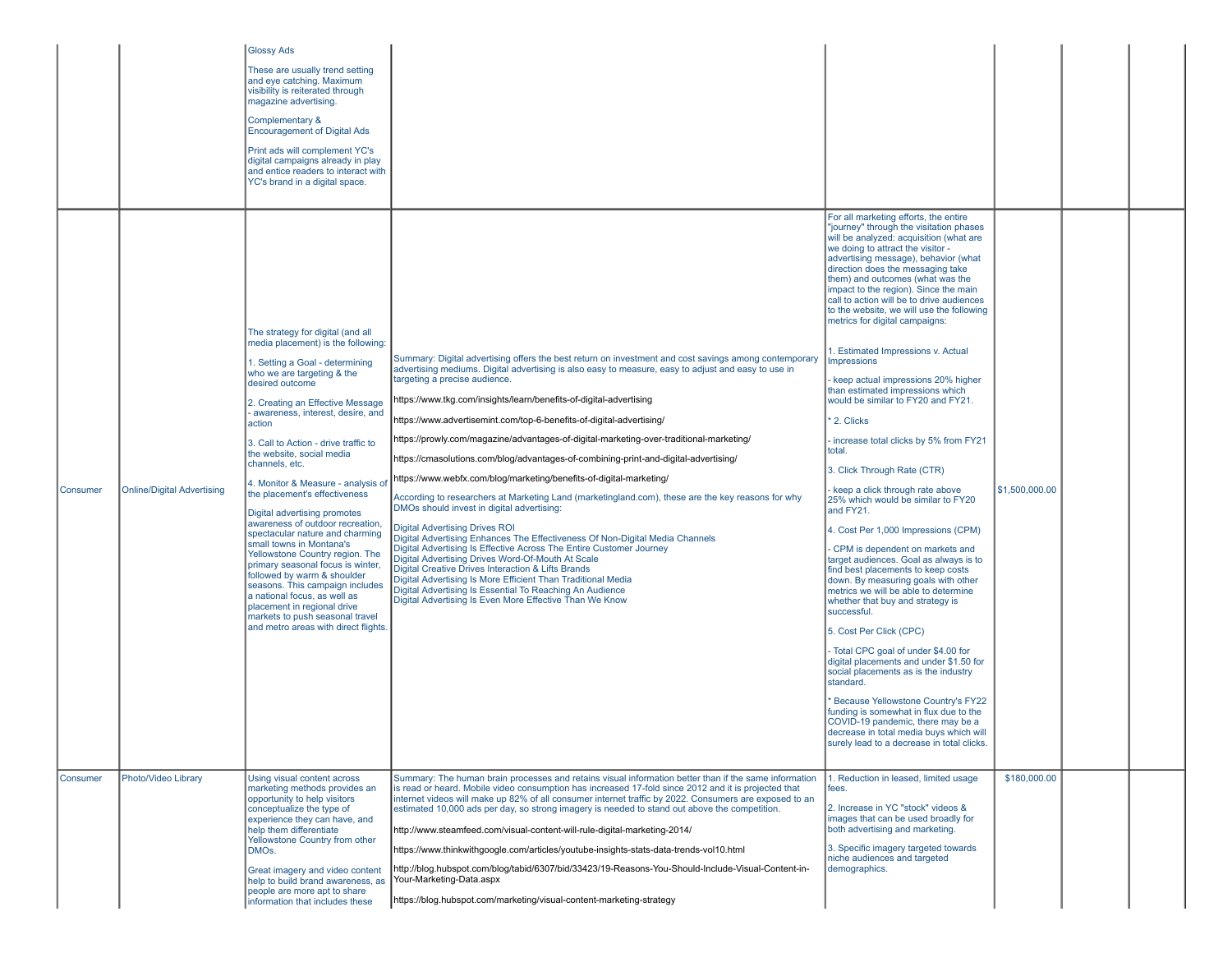|          |                                         | elements. In the past we have<br>emphasized<br>obtaining imagery/video to<br>enhance media campaigns<br>through an integrated approach.<br>Our strategy is to use the<br>following guidelines for all visual<br>content:<br>1. High quality beauty<br>images & videos that<br>depict what makes the<br>region so spectacular<br>2. Engaging imagery that<br>shows the audience<br>possible experiences:<br>dining, recreation, arts &<br>culture, etc.<br>3. Leveraging visual content<br>for SEO purposes<br>We continue to build our image<br>and video library as we integrate<br>our website content with our print<br>and digital marketing. Owning<br>these assets is a less expensive<br>option than limited usage<br>contracts and allows for more<br>flexibility in how the assets are<br>used. Our focus will be on the<br>primary, secondary &<br>emerging/new target markets<br>identified in the plan narrative.                                                                                                                                                                                                                                                                                                                                                                                                                       | https://www.mdgadvertising.com/marketing-insights/infographics/its-all-about-the-images-infographic/<br>https://www.markdelong.com/blog/power-of-advertising-photography                                                                                                                                                                                                                                                                                                                                                                                                                                                                                                                |                                                                                                                                                                  |              |  |
|----------|-----------------------------------------|-----------------------------------------------------------------------------------------------------------------------------------------------------------------------------------------------------------------------------------------------------------------------------------------------------------------------------------------------------------------------------------------------------------------------------------------------------------------------------------------------------------------------------------------------------------------------------------------------------------------------------------------------------------------------------------------------------------------------------------------------------------------------------------------------------------------------------------------------------------------------------------------------------------------------------------------------------------------------------------------------------------------------------------------------------------------------------------------------------------------------------------------------------------------------------------------------------------------------------------------------------------------------------------------------------------------------------------------------------|-----------------------------------------------------------------------------------------------------------------------------------------------------------------------------------------------------------------------------------------------------------------------------------------------------------------------------------------------------------------------------------------------------------------------------------------------------------------------------------------------------------------------------------------------------------------------------------------------------------------------------------------------------------------------------------------|------------------------------------------------------------------------------------------------------------------------------------------------------------------|--------------|--|
| Consumer | Website/Internet<br>Development/Updates | This segment<br>encompasses multiple<br>components of website work.<br>. Continued development of<br>features and offerings. The<br>primary objective in FY19 was the<br>continual development of a<br>relatively new website. This<br>included new updates in<br>interactive messaging, blog<br>curation, social media add-ons,<br>pre-planned itineraries and access<br>to past earned media, among<br>others.<br>2. Content strategy. An ongoing<br>focus is to continuously build<br>content to give visitors a reason to<br>return. This content will live on the<br>website as well as being pushed<br>through paid and earned<br>channels.<br>3. Site management &<br>maintenance. Website<br>management and<br>maintenance includes electronic<br>database creation and<br>maintenance, regular photo/video<br>updating, website performance<br>tools & reports, adding to media &<br>content libraries, link review &<br>changes, testing &<br>troubleshooting, training &<br>technology assistance, and<br>interfacing with MTOT and other<br>tourism related organizations.<br>4. Future planning. Develop<br>plans for future website<br>components / functionality to<br>ensure the website provides value<br>to users over time.<br>Our primary goal is to expand our<br>branded web presence that<br>compliments and strengthens the | Summary: Continuous updating of security and content helps drive traffic and back-end updates allow for<br>new integrations and bolster website speed. Consumers expect content that is new, refreshing and up-to-<br>date that is visually appealing.<br>https://themindstudios.com/blog/top-reasons-to-update-your-website/<br>https://www.granite5.com/insights/14-reasons-why-you-need-to-update-your-website/<br>https://www.theedigital.com/blog/update-your-website-regularly<br>https://seositecheckup.com/articles/5-reasons-why-fresh-content-is-critical-for-your-website-and-seo<br>https://www.intechnic.com/blog/why-content-is-the-most-important-thing-on-your-website/ | 1. Increase of unique visitors by 10%<br>from FY21 total (TBD).<br>2. Increased guestbook sign-ins and<br>travel guide requests by 10% from<br>FY21 total (TBD). | \$140,000.00 |  |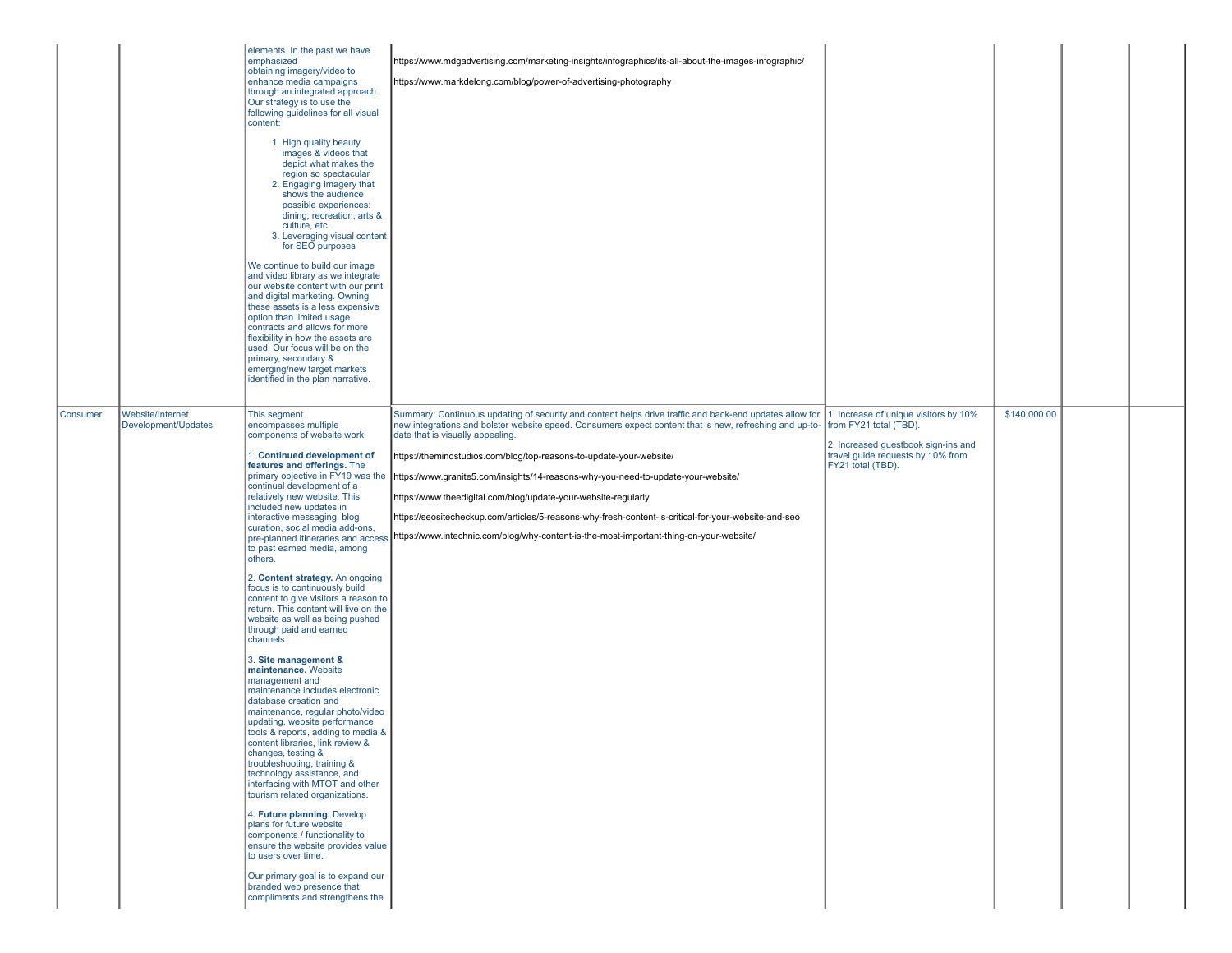|          |                                         | efforts in all Yellowstone Country<br>marketing channels. The website<br>serves as a resource/planning tool<br>for both first-time and return<br>visitors, so keeping content<br>updated and 'fresh" is a key<br>component.<br>The FY22 focus will be<br>continuously increasing the<br>amount of engaging content while<br>researching updated best<br>practices for SEO.                                                                                                                                                                                                                                                                                                                                                                                                                                                                                                                                                                                                                                                                                                                                                                                                                                                                                       |                                                                                                                                                                                                                                                                                                                                                                                                                                                                                                                                                                                                                                                                                                                                                                                                                                                                                                                                                                                                                                                                                                                                                                                                                                                                                                      |                                                                                                                                                                                                                                                                                                                                                                                                                                                                                                                                                                                                                                                                                    |              |  |
|----------|-----------------------------------------|------------------------------------------------------------------------------------------------------------------------------------------------------------------------------------------------------------------------------------------------------------------------------------------------------------------------------------------------------------------------------------------------------------------------------------------------------------------------------------------------------------------------------------------------------------------------------------------------------------------------------------------------------------------------------------------------------------------------------------------------------------------------------------------------------------------------------------------------------------------------------------------------------------------------------------------------------------------------------------------------------------------------------------------------------------------------------------------------------------------------------------------------------------------------------------------------------------------------------------------------------------------|------------------------------------------------------------------------------------------------------------------------------------------------------------------------------------------------------------------------------------------------------------------------------------------------------------------------------------------------------------------------------------------------------------------------------------------------------------------------------------------------------------------------------------------------------------------------------------------------------------------------------------------------------------------------------------------------------------------------------------------------------------------------------------------------------------------------------------------------------------------------------------------------------------------------------------------------------------------------------------------------------------------------------------------------------------------------------------------------------------------------------------------------------------------------------------------------------------------------------------------------------------------------------------------------------|------------------------------------------------------------------------------------------------------------------------------------------------------------------------------------------------------------------------------------------------------------------------------------------------------------------------------------------------------------------------------------------------------------------------------------------------------------------------------------------------------------------------------------------------------------------------------------------------------------------------------------------------------------------------------------|--------------|--|
| Consumer | Electronic Adv - Newsletter,<br>E-blast | Direct marketing campaigns will<br>be highly targeted and integrated.<br>Email marketing will allow YC to<br>build relationships by providing<br>the right information at the right<br>time directly to people who<br>already have made a connection<br>to the region. We will use<br>informative content & great<br>imagery for inspiration - and to<br>depict an experience.<br>Email is effective because its<br>permission based. The people<br>on our email list have opted in to<br>receive messages. Email<br>marketing makes sense because<br>it's usable on multiple devices and<br>we can include social media,<br>online video and other marketing<br>elements all within one content-<br>rich marketing message. Our<br>focus will be on the primary,<br>secondary & emerging/new target<br>markets identified in the plan<br>narrative.<br>Social Media Today, in their<br>article, "7 Marketing Trends of<br>Focus for 2021," reports e-<br>newsletters as being easy to<br>consume and overall saw an<br>increase of 14% in newsletter<br>mentions during lockdown. And,<br>according to HubSpot, 78% of<br>marketers have seen an increase<br>in email engagement over the last<br>12 months with the travel sector<br>coming in at \$53 to \$1. | Summary: A significant element of email marketing is relationship and building trust with the consumer.<br>Many different age demographics prefer business communication via email, including millenials, and it<br>has the benefit of being used on multiple devices.<br>https://blog.bufferapp.com/8-effective-email-strategies-backed-by-research<br>https://www.forbes.com/sites/steveolenski/2014/09/26/email-marketing-most-effective-mobile-marketing-<br>most-difficult/#23249ecd3e28<br>https://www.inc.com/peter-roesler/study-shows-email-marketing-still-popular-and-effective-with-<br>millennials.html<br>https://www.campaignmonitor.com/resources/guides/email-marketing-new-rules/<br>https://www.socialmediatoday.com/news/7-digital-marketing-trends-of-focus-for-2021/592857/<br>https://www.hubspot.com/state-of-marketing/email-marketing-trends?<br>utm_campaign=2020%20State%20of%20Marketing%20&utm_source=Blog-homepage-<br>CTA&utm_medium=Main%20Blog%20Homepage                                                                                                                                                                                                                                                                                                          | YC will use one/more of the following<br>KPIs to analyze & measure the success<br>of direct email campaigns:<br>1. Click Rate of 4%<br>2. Conversion Rate of 4%<br>3. Unique Open Rate at or better than<br>12%<br>4. Unsubscribe Rate at less than 0.5%<br>5. Bounces at less than 0.5%<br>6. Site Traffic increase of 10% from<br>FY21 total                                                                                                                                                                                                                                                                                                                                     | \$20,000.00  |  |
| Consumer | <b>Joint Ventures</b>                   | Joint Venture marketing projects<br>will be identified & implemented<br>for specific target geographic &<br>demographic markets and may<br>include any/all of the following:<br>television, video, print, internet,<br>would include cooperative<br>advertising programs with<br>MTOTBD & other Region/CVBs<br>as applicable and/or as funds<br>allow. As with all YC marketing,<br>the Joint Venture projects YC<br>participates in will be specific to<br>promoting outdoor<br>activities/recreational experiences.<br>Planned JVs for FY 22 include<br>(but not limited to):<br>• MOTBD JV opportunities<br>• YC/CVB regional winter &<br>warm season media<br>placements, publicity<br>events, social media<br>partnerships                                                                                                                                                                                                                                                                                                                                                                                                                                                                                                                                  | Summary: Joint venture marketing (and cooperative marketing) is very cost-effective for both parties as i<br>brings down the overall price for each organization. Joint venture marketing also allows for dual brand<br>awareness.<br>See additional supporting research in digital and print advertising sections above.<br>radio and display advertising. This Reasons to do Joint Venture & Cross-Promotion Marketing:<br>1. More cost-effective than going it alone.<br>2. The audience you build is one that's interested and has proven brand loyalty.<br>3. Delivering added value to your existing audience.<br>4. Partnerships help build brand identity.<br>5. Cross-promotions allow you to inspire people to get excited about more than one thing at a time.<br>6. You can create itineraries, thereby helping to keep visitors longer & have them do more.<br>The Importance of Marketing in the Hospitality Industry (csp.edu)<br>https://crowdriff.com/resources/blog/dmos-tourism-partners<br>https://www.sojern.com/blog/finding-your-digital-co-op-partner-for-destination-marketing/<br>Effective marketing strategies for the hospitality industry   B2B Marketing<br>https://www.investopedia.com/ask/answers/033115/what-are-primary-advantages-forming-joint-<br>venture.asp | Yellowstone Country can measure<br>success (from a top-level view) by<br>taking into account the additional<br>marketing reach for the region due to<br>the investment of Joint Venture dollars.<br>In addition, each Joint Venture can be<br>tracked and monitored with media<br>performance reports, making it easy to<br>identify direct impact.<br>For digital placements, JV programs will<br>be tracked and measured by:<br>1. Estimated Impressions v. Actual<br><b>Impressions</b><br>keep actual impressions 20% higher<br>than estimated impressions<br>2. Clicks<br>- increase total clicks by 5%<br>3. Click Through Rate (CTR)<br>keep a click through rate above 25% | \$787,536.96 |  |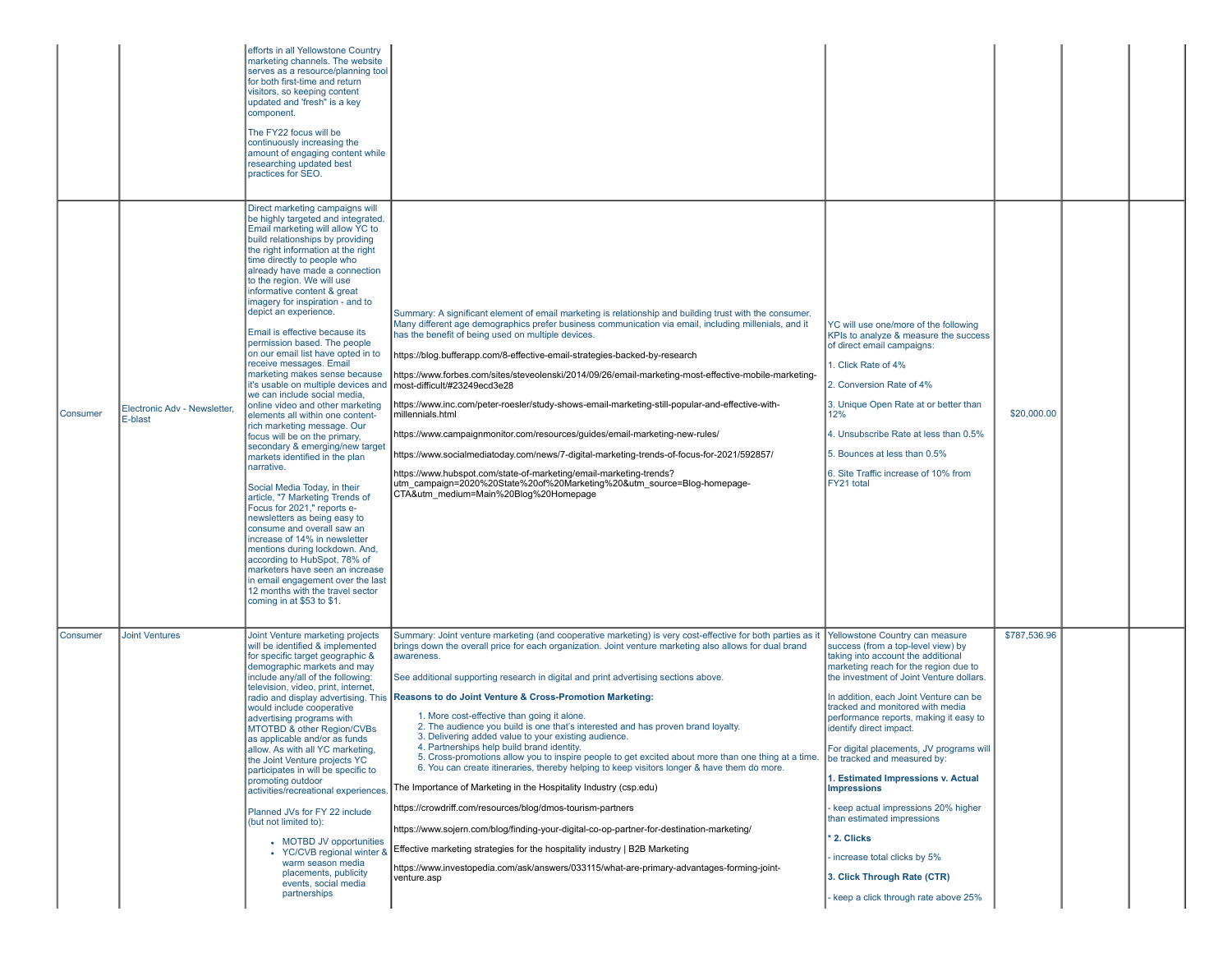|          |                         | • Partnerships with other<br>Regions/CVBs--could<br>include Dark Skies/Astro-<br>tourism, MT Dinosaur<br>Trail promotion, BMW<br>Rally, YC-GC Glaciers to<br>Geysers promotions and<br>any that were planned for<br>FY 20 & FY 21 but were<br>halted or canceled due to<br>Covid-19.                                                                                                                                                                                                                                                                                                                                                                                                                                                                                                                                                                                                                      | https://www.forbes.com/sites/lbsbusinessstrategyreview/2013/11/26/making-joint-ventures-a-strategic-<br>success/#3ac3e3d37d9a<br>The New Partnership DMO Model - GoCalaveras.com                                                                                                                                                                                                                                                                                                                                                                                                                                                                                                                                                                                                                                                                                                                                                                                                                                                                                                                                                                                                                                                                                                                                                                                                                                     | 4. Cost Per 1,000 Impressions (CPM)<br>CPM is dependent on markets and<br>target audiences. Goal as always is to<br>find best placements to keep costs<br>down. By measuring goals with other<br>metrics we will be able to determine<br>whether that buy and strategy is<br>successful.<br>5. Cost Per Click (CPC)<br>- Total CPC goal of under \$4.00 for<br>digital placements and under \$1.50 for<br>social placements.<br><b>Because Yellowstone Country's</b><br>FY22 funding is somewhat in flux<br>due to the COVID-19 pandemic, there<br>may be a decrease in total media<br>buys which will surely lead to a<br>decrease in total clicks.<br>For print placements, we will use the<br>following measurements of success:<br><b>Website Visitation:</b><br>• Increase of 10% of unique<br>visitors to the website from<br>FY21 final total (in progress).<br><b>Social Media Engagement:</b><br>• Increase website visits from<br>social media by 25% from<br>FY21.<br>• Increase engagement by 10%<br>from FY21.<br>• Increase link clicks by 10%<br>from FY21.<br><b>Call Center Requests:</b><br>• Increase travel guide requests<br>by 10% off final total from FY21<br>final total (in progress) |             |  |
|----------|-------------------------|-----------------------------------------------------------------------------------------------------------------------------------------------------------------------------------------------------------------------------------------------------------------------------------------------------------------------------------------------------------------------------------------------------------------------------------------------------------------------------------------------------------------------------------------------------------------------------------------------------------------------------------------------------------------------------------------------------------------------------------------------------------------------------------------------------------------------------------------------------------------------------------------------------------|----------------------------------------------------------------------------------------------------------------------------------------------------------------------------------------------------------------------------------------------------------------------------------------------------------------------------------------------------------------------------------------------------------------------------------------------------------------------------------------------------------------------------------------------------------------------------------------------------------------------------------------------------------------------------------------------------------------------------------------------------------------------------------------------------------------------------------------------------------------------------------------------------------------------------------------------------------------------------------------------------------------------------------------------------------------------------------------------------------------------------------------------------------------------------------------------------------------------------------------------------------------------------------------------------------------------------------------------------------------------------------------------------------------------|-----------------------------------------------------------------------------------------------------------------------------------------------------------------------------------------------------------------------------------------------------------------------------------------------------------------------------------------------------------------------------------------------------------------------------------------------------------------------------------------------------------------------------------------------------------------------------------------------------------------------------------------------------------------------------------------------------------------------------------------------------------------------------------------------------------------------------------------------------------------------------------------------------------------------------------------------------------------------------------------------------------------------------------------------------------------------------------------------------------------------------------------------------------------------------------------------------------------|-------------|--|
| Consumer | <b>Printed Material</b> | Yellowstone Country will work on<br>a Family Adventure Guide to<br>promote family travel outside<br><b>Yellowstone National Park and</b><br>into the communities within the<br>region. The guide will be<br>dispersed to CVBs and VICs and<br>will also be inserted with the<br><b>Yellowstone Country Travel Guide</b><br>and scenic road map Travel<br>Packet for those that request<br>family-friendly activities.<br>The strategy behind the Family<br>Adventure Guide is to provide a<br>visual, cost-effective print piece<br>for distribution to help promote<br>Yellowstone Country as the place<br>to have the great American family<br>vacation.<br>Yellowstone Country will also<br>create a Birding Guide for avid<br>birders to use in planning their<br>next trip. The guide will also be<br>dispersed to CVBs and VICs and<br>will also be inserted with the<br>and scenic road map Travel | Summary: Travel guidebooks don't trick you for clicks and can be accessed without WiFi or a full charge.<br>Guidebooks are also tangible ojects that can be kept, displayed and look at after the trip as a souvenir or<br>a way to relive past experiences. Guidebooks are professionally edited to ensure they are concise, clear<br>and easy to read.<br>https://www.forbes.com/sites/garystoller/2018/02/20/so-you-thought-travel-guidebooks-were-dead-guess-<br>again/?sh=62894b095810<br>https://www.theunconventionalroute.com/travel-guidebooks-versus-blogs/#guidebooks-vs-blogs<br>https://lup.lub.lu.se/luur/download?func=downloadFile&recordOld=8914895&fileOld=8914901<br>/https://independenttravelcats.com/travel-research-are-travel-guidebooks-still-useful-in-the-digital-age<br>A study by www.independenttravelcats.com found the following:<br>Research Findings: Interestingly, while more people actually reported using the Internet for travel,<br>quidebooks were still rated as the most influential source of information by the travelers.<br>Top 5 Sources of Information Before Travel:<br>$\bullet$ Internet (85%)<br>• Friends/Relatives (82%)<br>• Travel guidebooks (76%)<br>• Newspapers/magazines (70%)<br>• Travel agencies (57%) & Corporate/associates (57%)<br>Yellowstone Country Travel Guide   Top 5 Sources of Information During Travel:<br>• Travel guidebooks (76%) | Both of these ventures will be new<br>publications. We will monitor pickup<br>rates and online requests to determine<br>rates of disbursement. We will begin<br>this process with the hopes of having<br>both completed to be distributed before<br>the end of FY22.<br>Our goals for year 1 of both guides<br>would be:<br><b>Family Adventure Guide</b><br>* Raise awareness of family-friendly<br>activities in Yellowstone Country<br>10% of Family Adventure Guides<br>distributed online and through VICs<br><b>Birding Guide</b><br>Raise awareness of birding activities<br>in Yellowstone Country<br>* 10% of Birding Guides distributed<br>online and through VICs                                                                                                                                                                                                                                                                                                                                                                                                                                                                                                                                    | \$75,000.00 |  |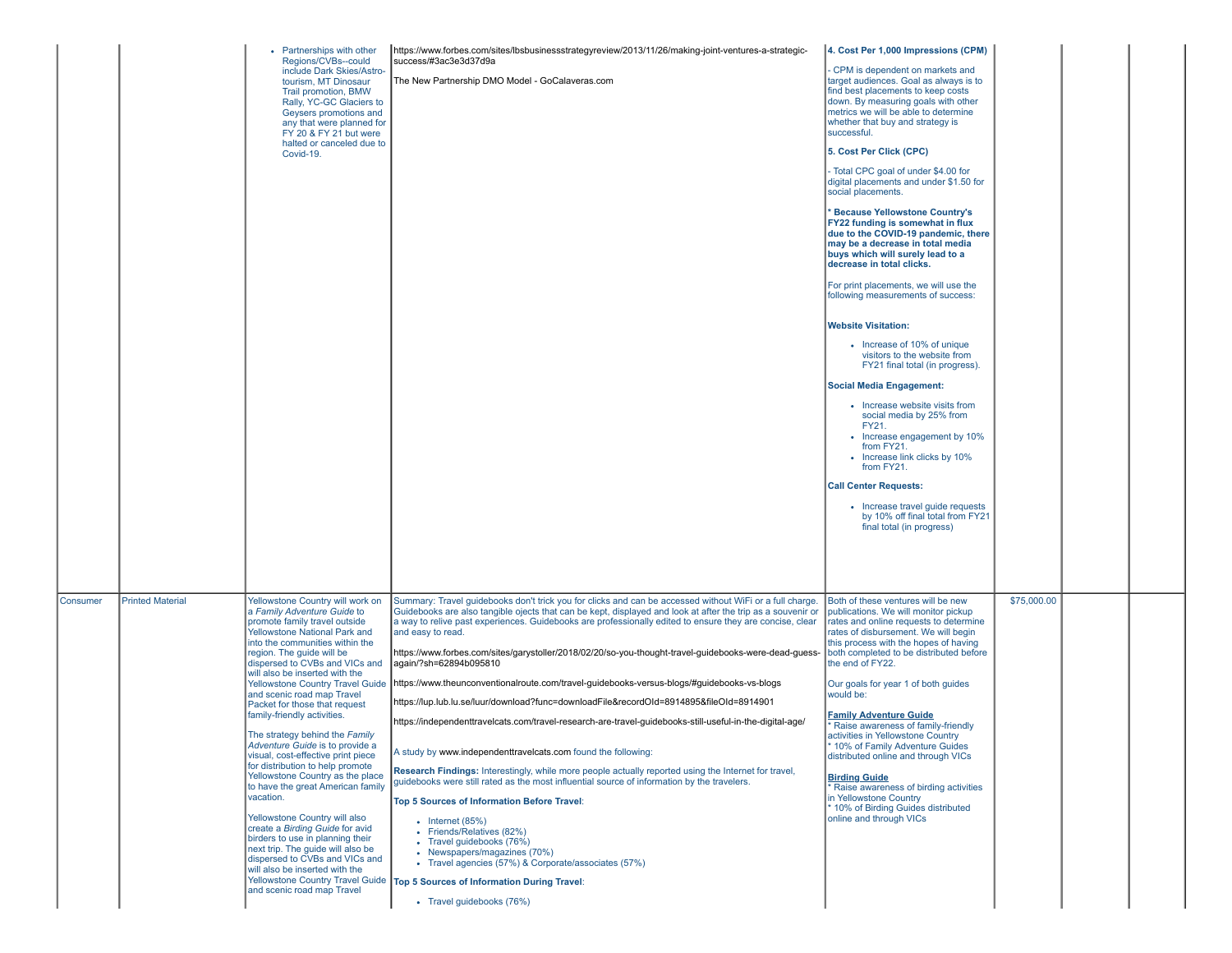|                                  |                                        | Packet for those that request<br>birding information.                                                                                                                                                                                                                                                                                                                                                                                                                                                                                                                                                                                                                                                                                                                                                                                                                                                                                                                                                                                                                                                                                                                                                                                                                      | • Personal experience (54%)<br>• Friends/relatives (32%)<br>$\cdot$ Internet (28%)<br>• Travel agencies (25%)                                                                                                                                                                                                                                                                                                                                                                                                                                                                                                                                                                                                                                                                                                                                                                                                                                                                                                                                                                                                                                                                                                                                                                                                                                                |                                                                                                                                                                                                                                                                                                                                                                                                                                                                                                                                                                                                                                                                                                                                                                                                                                                                                                                                                                  |              |  |
|----------------------------------|----------------------------------------|----------------------------------------------------------------------------------------------------------------------------------------------------------------------------------------------------------------------------------------------------------------------------------------------------------------------------------------------------------------------------------------------------------------------------------------------------------------------------------------------------------------------------------------------------------------------------------------------------------------------------------------------------------------------------------------------------------------------------------------------------------------------------------------------------------------------------------------------------------------------------------------------------------------------------------------------------------------------------------------------------------------------------------------------------------------------------------------------------------------------------------------------------------------------------------------------------------------------------------------------------------------------------|--------------------------------------------------------------------------------------------------------------------------------------------------------------------------------------------------------------------------------------------------------------------------------------------------------------------------------------------------------------------------------------------------------------------------------------------------------------------------------------------------------------------------------------------------------------------------------------------------------------------------------------------------------------------------------------------------------------------------------------------------------------------------------------------------------------------------------------------------------------------------------------------------------------------------------------------------------------------------------------------------------------------------------------------------------------------------------------------------------------------------------------------------------------------------------------------------------------------------------------------------------------------------------------------------------------------------------------------------------------|------------------------------------------------------------------------------------------------------------------------------------------------------------------------------------------------------------------------------------------------------------------------------------------------------------------------------------------------------------------------------------------------------------------------------------------------------------------------------------------------------------------------------------------------------------------------------------------------------------------------------------------------------------------------------------------------------------------------------------------------------------------------------------------------------------------------------------------------------------------------------------------------------------------------------------------------------------------|--------------|--|
| Consumer                         | Webpage<br>Marketing/SEO/SEM           | Both tools listed -- Search Engine<br>Marketing (SEM) and Search<br>Engine Optimization (SEO) are<br>paramount to the continued<br>success of a working website.<br>Both tools increase the amount of<br>website visitors by getting the site<br>to appear high on results returned<br>by a search engine. <b>SEM</b> is<br>considered internet marketing that<br>increases a site's visibility through<br>organic search engines results<br>land<br>advertising. SEM includes SEO as<br>well as other search marketing<br>tactics.<br>Today, SEO is a staple of any<br>marketing strategy. Improving<br>SEO is a top priority of most<br>companies for their websites. A<br>strong SEO & SEM strategy will<br>allow more visitors to reach your<br>content and gives a better chance<br>of turning those website visitors<br>into actual visitors to the region.<br>SEM and SEO will help YC stay in<br>the forefront of the competitive<br>internet searches.                                                                                                                                                                                                                                                                                                            | Summary: SEO leads to a better user experience and results in a higher conversion rate. SEM allows<br>you to reach your clients instantly, increase brand awareness, create geo-targeted search ads and target<br>the right audience through optimization.<br>https://devrix.com/tutorial/top-15-benefits-seo-business/<br>https://berytech.org/top-10-benefits-of-search-engine-marketing-sem/<br>https://monitorbacklinks.com/blog/seo/measure-seo-performance<br>https://www.marketingeye.com/blog/marketing/the-benefits-of-sem.html                                                                                                                                                                                                                                                                                                                                                                                                                                                                                                                                                                                                                                                                                                                                                                                                                     | SEM will be tracked similar to digital<br>placements with a higher focus on<br>bringing down the cost per click:<br>1. Cost Per Click (CPC)<br>2. Conversions to the Yellowstone<br>Country website<br>3. Estimated Impressions v. Actual<br><b>Impressions</b><br>4. Clicks<br>5. Click Through Rate (CTR)<br>6. Cost Per 1,000 Impressions (CPM)<br>SEO will be tracked by:<br>1. Increased unique visitors by 10%<br>from FY21<br>2. Keyword rankings<br>3. Backlink quantity and quality<br>4. Time on page<br>5. Bounce rate<br>6. Mobile traffic<br>7. Click-through rate (CTR)<br>8. Return visitors                                                                                                                                                                                                                                                                                                                                                      | \$150,000.00 |  |
| <b>Destination</b><br>Management | <b>VIC</b><br>Funding/Staffing/Signage | The strategy for funding VIC<br>staffing includes utilizing local<br>knowledge to help improve the<br>visitor experience and having staff<br>help increase awareness of the<br>local community, region and state<br>The regional VICs are a vital<br>component of YC's efforts to<br>entice travelers to visit, stay<br>longer and do more while in<br>Montana. Although use of the<br>Internet for trip planning is<br>increasing, once on the ground,<br>travelers want to have local<br>knowledge and interaction to help<br>them have the best experience<br>possible. Funding VICs is a good<br>investment since it allows us to<br>provide a tangible benefit for<br>visitors, as well as giving YCMI an<br>opportunity to leverage<br>partnerships with the local<br>chambers/communities. Having<br>on-site, trained travel counselors<br>is a vital support service, working<br>in conjunction with our marketing<br>campaigns to help showcase the<br>multitude of unique attractions,<br>scenery, events and properties in<br>the regional communities.<br><b>What Visitor Information</b><br><b>Centers Can Provide:</b><br>• Personal interaction and<br>engagement with visitors<br>Display brochures, rack<br>cards, guidebooks &<br>other printed material | Summary: Research shows that VICs are still relevant in their traditional role; however due to COVID &<br>other changes in the travel environment, these centers may need to adapt and/or expand their function.<br>For many visitors, VICs play an integral role in the 5 Stages of Travel: dreaming, planning, booking,<br>experiencing and sharing. Travel counselors at the centers can often be the one who helps facilitate<br>the actual customer journey. Today, visitor servicing often means enhancing the visitor experience in the<br>destination. Better experiences lead to better word of mouth, which is often the best form of advertising.<br>According to some analysts, Visitor Centers have evolved from primarily being a place to pick up<br>brochures & maps and being a rest stop facility (although these are still relevant functions for a VIC) to<br>being an Experience Center. There is a shift to move the role from being strictly an information<br>resource, and more to one of a "servicing" center.<br>Is Your Visitor Center Still Relevant? - Stamp Destination Marketing (stampdestinations.com)<br>Transforming Visitor Centers into Experience Centers   Destinations International<br>12 Things Successful Visitor Centres Do Differently - Tourism eSchool<br>The role of Visitor Information Centres (cabi.org) | Visitor numbers and satisfaction are key<br>performance/success metrics in helping<br>determine each year if funding the VICs<br>are a viable use of marketing dollars &<br>to help determine target geographic<br>demographic markets. Primary<br>objective for this program is to provide<br>information services to the visitors both<br>before and after arrival. A secondary<br>objective is to obtain as much visitor<br>information as possible for use in<br>monitoring trends & changes in<br>demographic/geographic/psychographic<br>travel profiles that can be used to help<br>quide marketing efforts.<br><b>Quantifiable Measurements:</b><br>1. Total # of visitors for the funded<br>VICs during the period tracking-<br>-tracking increases/decrease<br>trends vear over year.<br>2. Total # of hours VICs are open<br>during funding period.<br>3. Total # of staff hours paid with<br>funding<br>4. Total # of visitors from Top 10<br>states | \$180,000.00 |  |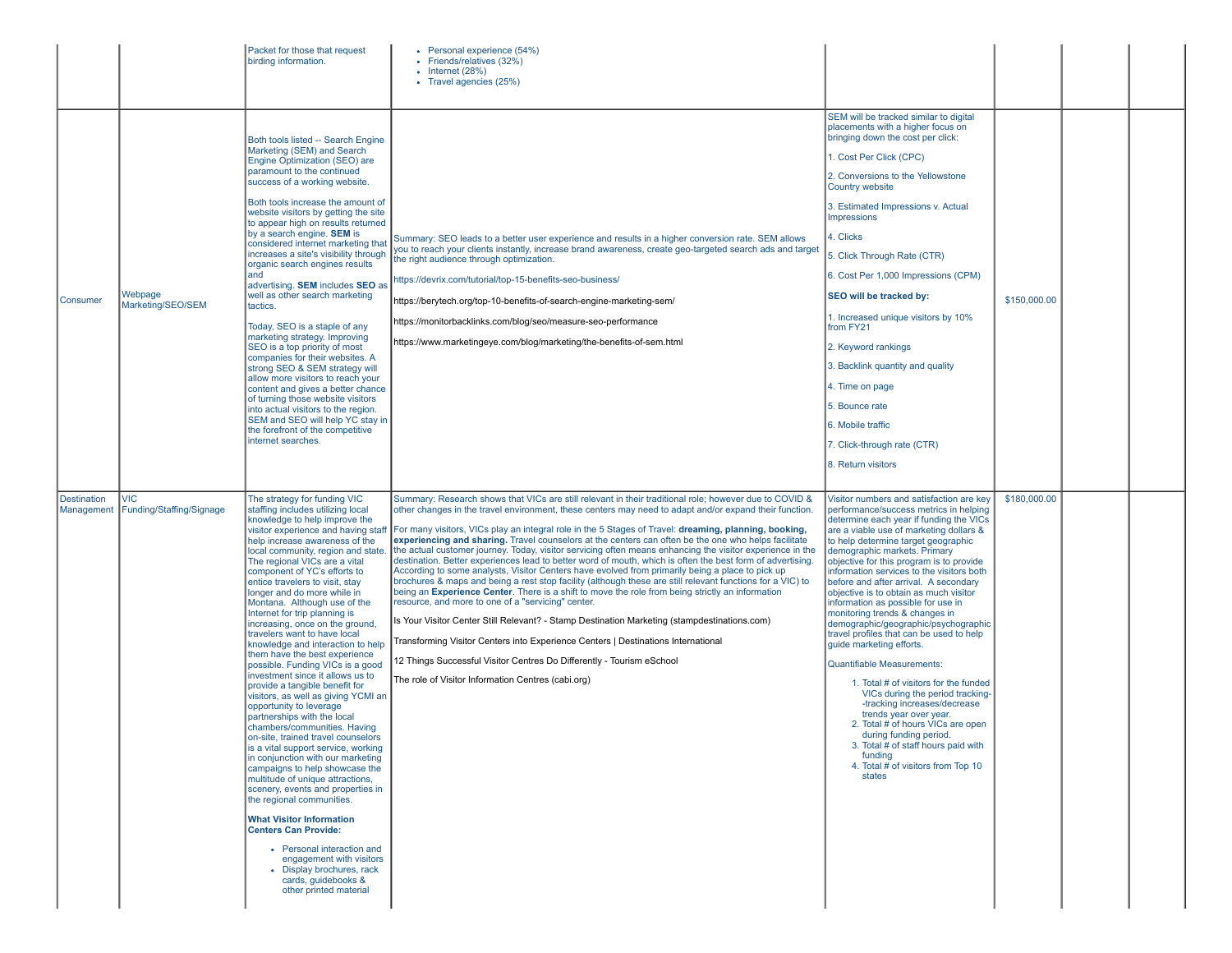|                      |                                        | Offer a taste of the<br>community - What better<br>way to sell your<br>destination than one-on-<br>one interaction with the<br>traveler.<br>Dining & lodging<br>information for visitors<br>• Crucial travel information<br>such as road closures.<br>fires, floods, etc.                                                                                                                                                                                                                                                                                                                                                                                                                                                                                                                                                                     |                                                                                                                                                                                                                                                                                                                                                                                                                                                                                                                                                                                                                                                                                                                                                                                                                                                                                                                                                                                                                                                                                                                                                                                                                                                                                                                                                                                                                                                    |                                                                                                                                                                                                                                                                                                                                                                                                                                                                                                                                                                                                                                                                                                 |                 |                   |  |
|----------------------|----------------------------------------|-----------------------------------------------------------------------------------------------------------------------------------------------------------------------------------------------------------------------------------------------------------------------------------------------------------------------------------------------------------------------------------------------------------------------------------------------------------------------------------------------------------------------------------------------------------------------------------------------------------------------------------------------------------------------------------------------------------------------------------------------------------------------------------------------------------------------------------------------|----------------------------------------------------------------------------------------------------------------------------------------------------------------------------------------------------------------------------------------------------------------------------------------------------------------------------------------------------------------------------------------------------------------------------------------------------------------------------------------------------------------------------------------------------------------------------------------------------------------------------------------------------------------------------------------------------------------------------------------------------------------------------------------------------------------------------------------------------------------------------------------------------------------------------------------------------------------------------------------------------------------------------------------------------------------------------------------------------------------------------------------------------------------------------------------------------------------------------------------------------------------------------------------------------------------------------------------------------------------------------------------------------------------------------------------------------|-------------------------------------------------------------------------------------------------------------------------------------------------------------------------------------------------------------------------------------------------------------------------------------------------------------------------------------------------------------------------------------------------------------------------------------------------------------------------------------------------------------------------------------------------------------------------------------------------------------------------------------------------------------------------------------------------|-----------------|-------------------|--|
| Marketing<br>Support | Administration                         | An administrative budget identifies<br>the costs of running an operation<br>that is not tied to producing a<br>product or service. The YC<br>administrative/operating budget<br>(method) encompasses the<br>expenditures generated during the<br>daily business functions of the<br>company. This includes, but is not<br>limited to such admin expenses<br>as: payroll, office, utilities,<br>equipment, travel and meeting<br>expenses.<br>Yellowstone Country's goal for this<br>budget is to keep our operating<br>overhead as low as possible so<br>we can invest the maiority of our<br>annual revenue into our purpose,<br>which is marketing this region as a<br>destination. Our strategy for<br>achieving this goal is to assess<br>hard/sunk costs and potential<br>additional administrative costs and<br>set a realistic budget. | Summary: Administrative/operations are an essential function of any organization or business.<br>What Is an Administrative Budget? (bizfluent.com)                                                                                                                                                                                                                                                                                                                                                                                                                                                                                                                                                                                                                                                                                                                                                                                                                                                                                                                                                                                                                                                                                                                                                                                                                                                                                                 | YC strives to use less than the<br>allowable 20% for Administration,<br>thereby allocating more funds to the<br>marketing endeavors, and less to<br>operations management. We use each<br>previous year's budget to evaluate our<br>operating costs & project the new<br>budget. We can also look at cost trends<br>across a period of years to help<br>determine if there are concerns<br>regarding rising costs, efficiency of<br>using our limited budget well, etc.<br>Budget overruns have always been a<br>litmus test for project success or failure.<br><b>Evaluative Measurements:</b><br>1. Did we stay within the allotted<br>budget?<br>2. Did we have efficiency of<br>operations? | \$355,465.00    |                   |  |
| Marketing<br>Support | Fulfillment/Telemarketing/Ca<br>Center | This budget supports distribution<br>of YC's printed materials to both<br>resident and non-resident visitors,<br>shipping, postage and the call<br>center. As the primary means of<br>distribution to both regional outlets<br>and identified out-of-state hubs,<br><b>YC contracts with Certified Folder</b><br>Services and CTM to distribute<br>travel planners and scenic maps.<br>These facilities store the YC travel<br>planners & fulfill bulk order<br>requests, and stock the planners<br>in eligible rest areas and brochure<br>racks.                                                                                                                                                                                                                                                                                             | Summary: The purpose of the travel guide/brochure has evolved to complement rather than compete<br>with web traffic. Call centers are still valuable in that they enhance the customer experience no matter<br>how that customer choose to book their trips which helps to reinforce positive brand awareness.<br>In relation, Montana Office of Tourism in past research reporting of its own showed as high as 30%<br>increase in visitation from travelers able to make contact with the call center or visitor information<br>resources live or via live chat. The call center provides a time-tested resource to receive inquiries and<br>visitor/campaign results opportunities and manage that information into global campaign research on<br>effectiveness but also future adjustments to the brand, marketing campaigns, advertising creative, public<br>relations, and much more.<br>The call center is an integral service piece to the overall marketing program for YCMI and has allowed for<br>significant improvement in reporting, fulfillment processing time, and capturing visitor data essential to<br>helping build a successful marketing strategy for the region.<br>https://www.travelweekly.com/Travel-News/Tour-Operators/Print-lives<br>http://www.mediaspacesolutions.com/blog/6-advantages-of-print-advertising<br>/https://www.cheapoair.com/miles-away/why-call-centers-are-still-important-in-todays-online-world | Quantifiable Measurements:<br><b>Call Center</b><br>1. Total # of inquiries to call center<br>via portals (email, guestbook,<br>phone, live chat breakdown).<br>2. Total # of information packets<br>distributed.<br>3. Top states where inquiries<br>originate.<br>4. Top activities inquired about.<br><b>Distribution</b><br>1. Total # of travel guides and/or<br>brochures distributed via mail.<br>bulk shipping, distribution<br>routes.<br>2. List of locations for bulk<br>distribution via Certified Folder<br>& CTM contracts.                                                                                                                                                       | \$130,000.00    |                   |  |
| Marketing<br>Support | <b>Opportunity Marketing</b>           | <b>OPPORTUNITY</b> marketing<br>projects will be identified &<br>implemented for specific target<br>psychographic, geographic &<br>demographic markets. This would<br>include cooperative marketing<br>ventures with private and/or public<br>partners that meet the overall<br>goals, objectives & strategies<br>identified in YC's marketing plan.<br>We will use these strategies when<br>evaluating potential opportunities:                                                                                                                                                                                                                                                                                                                                                                                                              | Summary: Keeping a portion of the marketing budget avaialble for opportunities is a good idea; this<br>allows organizations to react quickly to changing market and/or to seize opportunties that come up<br>throughout the year.<br>Target Marketing: What Is It? (bplans.com)                                                                                                                                                                                                                                                                                                                                                                                                                                                                                                                                                                                                                                                                                                                                                                                                                                                                                                                                                                                                                                                                                                                                                                    | All YC's Opportunity projects will be<br>evaluated against the following<br>statements:<br>1. Plan for the unexpected. An<br>Opportunity project will be<br>exactly that--unexpected, new,<br>unforeseen at the beginning of<br>the year.<br>2. Viable projects. Opportunity<br>projects must support the<br>marketing goals & objectives<br>and must support & integrate<br>with all our marketing efforts.                                                                                                                                                                                                                                                                                    | \$271,000.00 YC | <b>REBRANDING</b> |  |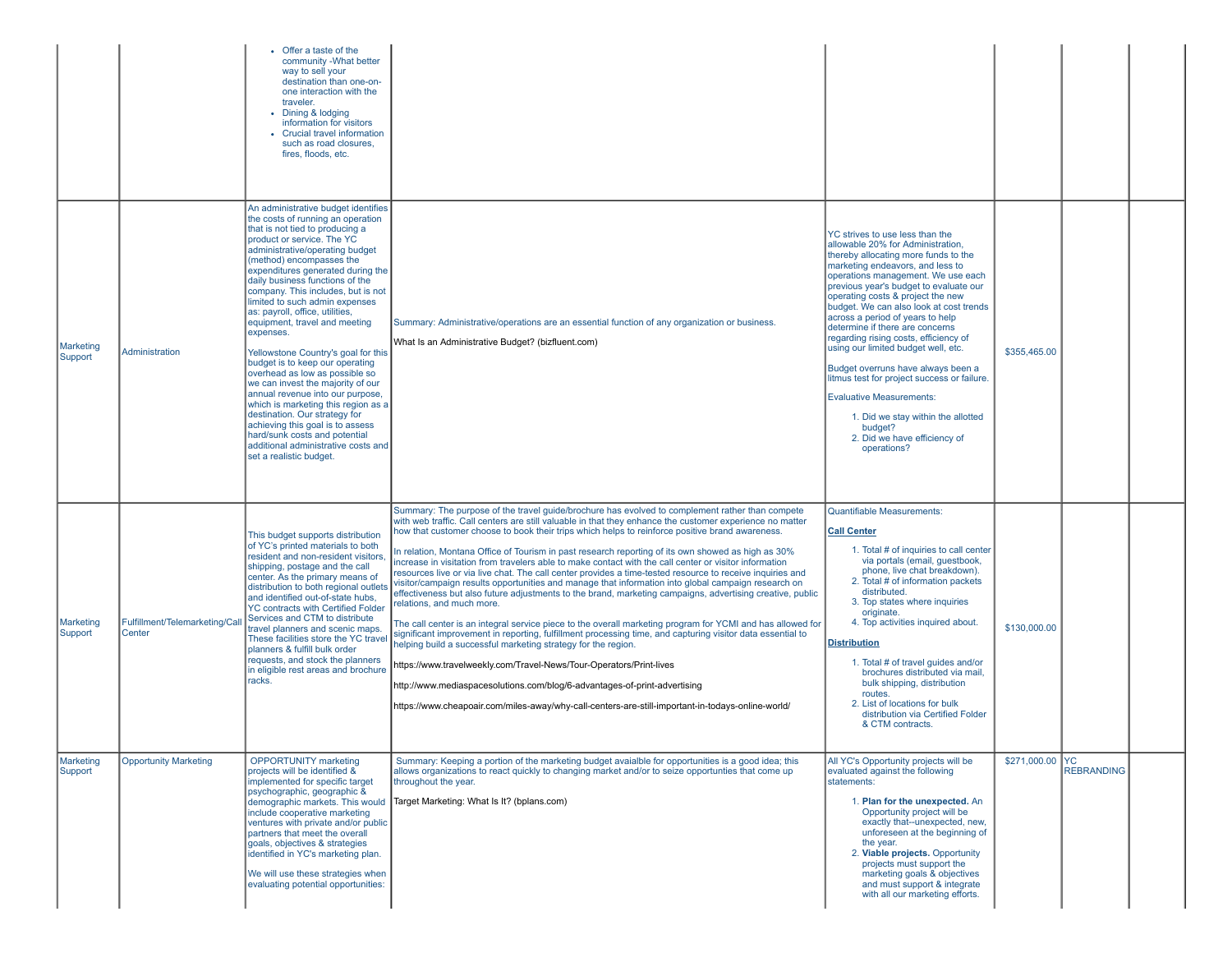|                      |                          | • Seek out win-win<br>partnerships<br>• Focus on branding<br>• Focus on growing repeat<br>visits                                                                                                                                                                                                                                                                                                                                                                                                                                                                                                                                                                                                                                                                                                                                                                                                                                                                                                                           |                                                                                                                                                                                                                                                                                                                                                                                                                                                                                                                                                                                                                                                                                                                                                                                                                                                                                                                                                                                                                                                                                                                                                                                                                                                                                                                                                                                                                                                                                                                                                                                                                                                                                                                                                                                                                                                                                                                                                                                                               | 3. Prove the value. Each<br>Opportunity project will have<br>specific measurable objectives<br>to measure against.                                                                                                                                                                                                                                                                                                                                                              |             |  |
|----------------------|--------------------------|----------------------------------------------------------------------------------------------------------------------------------------------------------------------------------------------------------------------------------------------------------------------------------------------------------------------------------------------------------------------------------------------------------------------------------------------------------------------------------------------------------------------------------------------------------------------------------------------------------------------------------------------------------------------------------------------------------------------------------------------------------------------------------------------------------------------------------------------------------------------------------------------------------------------------------------------------------------------------------------------------------------------------|---------------------------------------------------------------------------------------------------------------------------------------------------------------------------------------------------------------------------------------------------------------------------------------------------------------------------------------------------------------------------------------------------------------------------------------------------------------------------------------------------------------------------------------------------------------------------------------------------------------------------------------------------------------------------------------------------------------------------------------------------------------------------------------------------------------------------------------------------------------------------------------------------------------------------------------------------------------------------------------------------------------------------------------------------------------------------------------------------------------------------------------------------------------------------------------------------------------------------------------------------------------------------------------------------------------------------------------------------------------------------------------------------------------------------------------------------------------------------------------------------------------------------------------------------------------------------------------------------------------------------------------------------------------------------------------------------------------------------------------------------------------------------------------------------------------------------------------------------------------------------------------------------------------------------------------------------------------------------------------------------------------|---------------------------------------------------------------------------------------------------------------------------------------------------------------------------------------------------------------------------------------------------------------------------------------------------------------------------------------------------------------------------------------------------------------------------------------------------------------------------------|-------------|--|
| Marketing<br>Support | <b>Cultural Tourism</b>  | Given the Covid-19 situation, it is<br>our belief that festivals, events &<br>happenings will be a crucial part<br>of the recovery process.<br>Research has shown that cultural<br>tourists "tend to be older, better<br>educated and earn more money<br>than the travelling public as a<br>whole" and "generally spend more<br>money on holiday, stay longer in a<br>particular area and participate in<br>more activities than other tourists.<br>As part of our commitment to<br>partners, YC's strategy for the<br>Cultural Tourism grant program is<br>to provide regional communities<br>with financial and marketing<br>support for culinary, sporting,<br>musical, and heritage activities,<br>and/or lifestyle culture the<br>community is promoting. The<br>strategy is to work with these<br>partners to develop & promote<br>more "product" in communities<br>that helps increase visitation, but<br>also raises awareness of<br>communities and/or events as a<br>destination within the region and<br>state. | Summary: As travelers seek more authentic expeiences, DMO's should work with heritage & culture<br>entities to help increase and/or market those types of visitor expeeinces & products.<br>Re ITTR 2020 data for the YC region, attending festivals & events, visiting farmer's markets, attending<br>art/performing art shows were in the top activities visitors partake in while in the area.<br>Due to the COVID-19 Pandemic, most events in the region were canceled in 2020. However, in 2019, YC<br>provided grants for eight community events and/or cultural happenings/projects in the region. Each of the<br>funded events reported increased attendance from the previous year and/or that they were able to grow<br>the event by increasing attendance capacity, entertainment options, vendors, etc.<br>Cultural tourism explained: What, why and where - Tourism Teacher<br>Creative Tourism and Cultural Heritage: A New Perspective: Business & Management Book Chapter   IGI<br>Global (igi-global.com)<br>The Impact of Culture on Tourism (mlit.go.jp)<br>https://www.gounesco.com/cultural-tourism-sustainable-development/<br>/https://ntaonline.com/education/travel-market-guides/arts-culture-entertainment-travel-market                                                                                                                                                                                                                                                                                                                                                                                                                                                                                                                                                                                                                                                                                                                                                           | Quantifiable Measurements:<br>1. Providing marketing support for<br>a minimum of 5 regional<br>events/happenings that have<br>the potential to draw non-<br>resident visitors to a community<br>(non-resident visitors include)<br>those from other areas of the<br>state.)<br>2. Produce a minimum of 3 blogs<br>that highlight the cultural<br>tourism offerings in the region.                                                                                               | \$50,000.00 |  |
| Marketing<br>Support | <b>Promotional Items</b> | YC will produce promotional items<br>& materials to be used in<br>conjunction with hosted press trips<br>and media outreach/events. We<br>want to make sure that the cost of<br>producing the right promotional<br>product will achieve levels of<br>recall that isn't always doable with<br>general media advertising.<br>Out of sight, out of mind -<br>leaving event attendees with not<br>only our advertising message,<br>but good promotional products<br>can effectively spearhead them to<br>follow up and build a relationship<br>with us. Using promotional items<br>at media events & press trips will<br>add personal value to YC's<br>general marketing message.                                                                                                                                                                                                                                                                                                                                              | Summary: Promotional items are kept for an average of 8 months after receiving them, allowing for a<br>longer advertisement and repeat impressions on the consumer. Consumers have learned to ignore many<br>forms of advertising, however the recall rate for promotional products is as high as 85% for some<br>products.<br><b>Create lasting awareness</b><br>Research from the Promotional Products Association International (PPAI) in the USA shows that 62% of<br>people remember the name and details associated with a specific promotional product. "A good<br>promotional item should become an ongoing reminder of your brand, every day that it is used. Brand<br>awareness & loyalty can result from the use of a promotional items, creating an immediate appreciation<br>and gratitude that forges a positive link. By including your contact details on a product, new customers<br>are also more likely to call you as you are at such easy reach. It's a great long-term business card!"<br>Five bits of wisdom for tradeshow and/or event promotional items/giveaway:<br>1. "Make sure your giveaway makes sense to your brand and isn't overused as a giveaway."—Jennifer<br>Seyler<br>2. "Give them something YOU-branded that they will use after the show is over."—Paula Ledbetter<br>Sellergren<br>3. "Smart, engaging, creative choices that engage the audience's imagination, trigger a memory your<br>brand promise, that are practical and useful within your industry are the best bets for effective<br>giveaways." - Dave Poulos<br>"Choose something useful or practical that has the potential to be put into everyday use." - Jay Veltz<br>5. "Be sure that what you select has a long shelf life and the quality is there, even if it means paying a<br>little more." - Barbara Sanner<br>https://blog.epromos.com/trade-show-event-attraction-promos/guide-to-custom-trade-show-giveaways/<br>https://www.qualitylogoproducts.com/blog/21-promotional-products-posts/ | The strategy used for deciding what<br>and/or how much will be based on<br>the following criteria for these items:<br>1. Are they a good fit for the YC brand?<br>2. Are they functional?<br>3. Do they provide a "splash" factor?<br>Additionally, YC may produce event<br>support materials such a signage, table<br>covers, banners, etc. as needed.<br>We will measure success by tracking<br>how many items we order and how they<br>are distributed for various projects. | \$10,000.00 |  |
| <b>Publicity</b>     | <b>Social Media</b>      | As our social media following<br>grows, our focus is to better<br>integrate our email marketing,<br>blog strategy and social content to<br>drive more people to our website.<br>A recent study by Hootsuite found                                                                                                                                                                                                                                                                                                                                                                                                                                                                                                                                                                                                                                                                                                                                                                                                          | Summary: Social media bridges the gap to a new customer experience. More than half of all businesses<br>are planning to increase their instagram budget. Social media as a medium averages a greater ROI in<br>terms of key performance indicators (KPI) than other digital placements due to cost flexibility.<br>https://blog.hubspot.com/marketing/marketing-predictions-experts                                                                                                                                                                                                                                                                                                                                                                                                                                                                                                                                                                                                                                                                                                                                                                                                                                                                                                                                                                                                                                                                                                                                                                                                                                                                                                                                                                                                                                                                                                                                                                                                                           | <b>Measurement:</b><br>• Increase website visits from social<br>media by 10% to 58,850.<br>• Increase engagement by 10% to<br>797,154. (*FYTD, engagement is 14%<br>higher than our FY21 goal. Numbers                                                                                                                                                                                                                                                                          | \$85,000.00 |  |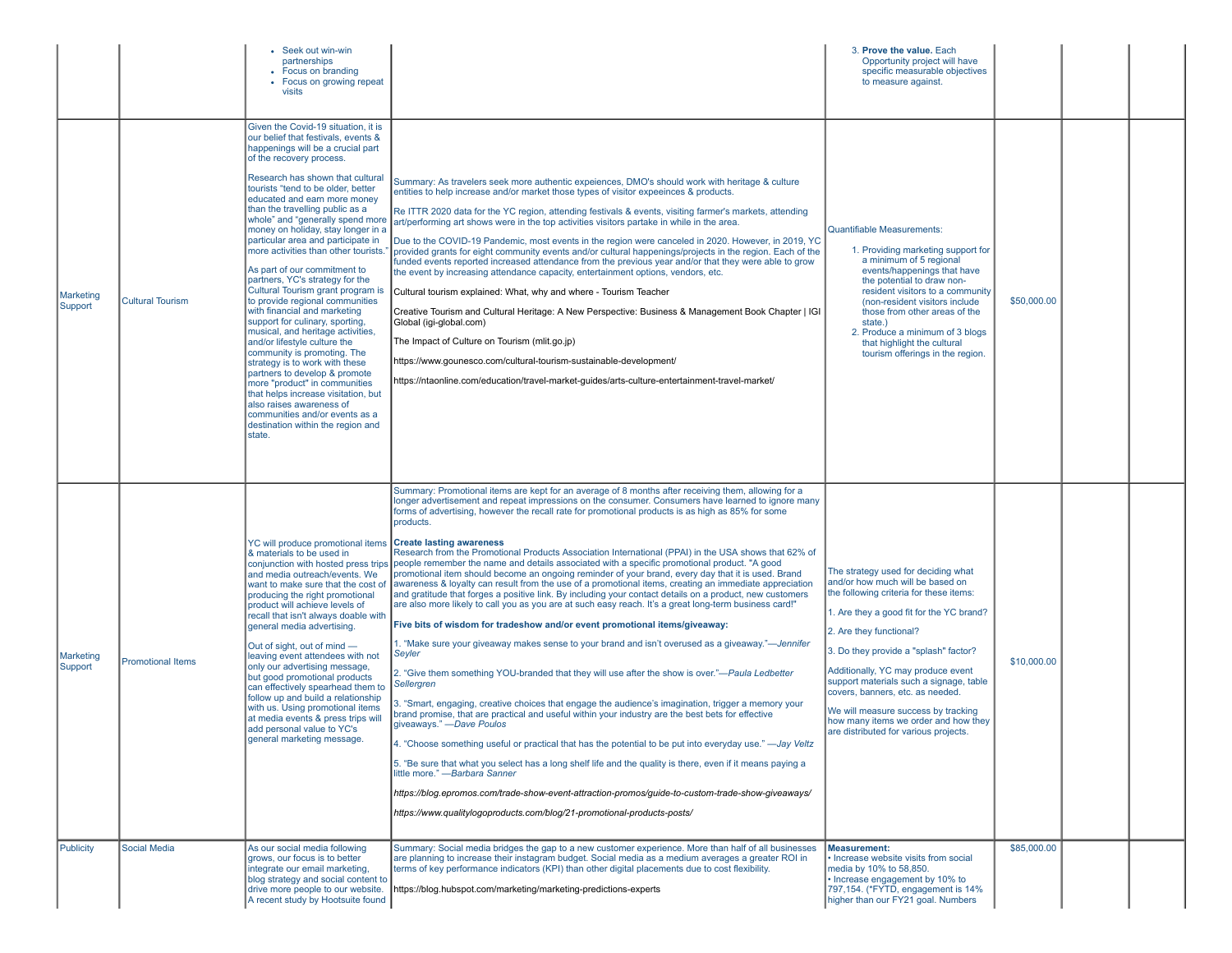|                  |                                           | that adding channels to a<br>campaign can increase ROI by<br>35%.<br>We will continue to build our<br>audience and engagement<br>through groups, Stories, and<br>pulling UGC from CrowdRiff into<br>all of our social channels.<br>According to the Edelman Trust<br>Barometer, "Earned media is far<br>more effective than advertising<br>when it comes to earning trust as<br>consumers are more likely to<br>listen to their peers than the brand<br>itself."<br>Partnerships with social media<br>influencers and journalists have<br>evolved to include a strong social<br>component including shared<br>stories on IG and FB, guest blog<br>posts and social media takeovers.<br>This strategy is effective in<br>expanding our following to like-<br>minded visitors and will be<br>prominent in our FY22 strategy.<br>Our blog and email campaign will<br>pull in more content from industry<br>professionals. Lindsay Tjepkema,<br>CEO of Casted said in a recent<br>HubSpot article, Marketing Trends<br>to Watch in 2021, According to 21<br>Experts, "As marketers aim to<br>create a more human-centric<br>experience, we will see more<br>content pulled from actual<br>conversations with people in the<br>industry who can provide that<br>genuine interaction today's<br>consumers are looking for."<br>And, as the popularity of Stories<br>continues to grow, we will utilize<br>them as part of our regular<br>content calendar. Sprout Social<br>reports, "Brands will need to take<br>a more organized approach and<br>plan for Stories as a content<br>format for their publishing<br>calendars, if they aren't already<br>doing so. More importantly, the<br>use of video as Stories will<br>increase since they appear to<br>outperform photos." | https://sproutsocial.com/insights/social-media-trends/<br>https://www.hootsuite.com/pages/social-trends-2021<br>https://www.theshelf.com/the-blog/which-social-networks-drive-roi                                                                                                                                                                                                                                                                                                                                                                                                                                                                                                                                                                                                                                                                                                                                                                                                                                                                                                                                                                                                                                                       | are based off of actual number, not<br>previous year's goal.)<br>• Decrease bounce rate from social by<br>-5% to 83%.<br>For paid social media placements, like<br>all digital marketing efforts, the main call<br>to action will be to drive audiences to<br>the website, so YC will use the following<br>metrics for paid social media<br>campaigns:<br>1. Estimated Impressions v. Actual<br><b>Impressions</b><br>keep actual impressions 20% higher<br>than estimated impressions which<br>would be similar to FY20 and FY21.<br>2. Clicks<br>increase total clicks by 5% from FY21<br>total.<br>3. Click Through Rate (CTR)<br>keep a click through rate above<br>25% which would be similar to FY20<br>and FY21.<br>4. Cost Per 1,000 Impressions (CPM)<br>CPM is dependent on markets and<br>target audiences. Goal as always is to<br>find best placements to keep costs<br>down. By measuring goals with other<br>metrics we will be able to determine<br>whether that buy and strategy is<br>successful.<br>5. Cost Per Click (CPC)<br>- Total CPC goal of under \$4.00 for<br>digital placements and under \$1.50 for<br>social placements as is the industry<br>standard.<br>Because Yellowstone Country's FY22<br>funding is somewhat in flux due to the<br>COVID-19 pandemic, there may be a<br>decrease in total media buys which will<br>surely lead to a decrease in total clicks.<br><b>Because Yellowstone Country's</b><br>FY22 funding is somewhat in flux<br>due to the COVID-19 pandemic, there<br>may be a decrease in total media<br>buys which will surely lead to a<br>decrease in total clicks. |              |  |  |
|------------------|-------------------------------------------|---------------------------------------------------------------------------------------------------------------------------------------------------------------------------------------------------------------------------------------------------------------------------------------------------------------------------------------------------------------------------------------------------------------------------------------------------------------------------------------------------------------------------------------------------------------------------------------------------------------------------------------------------------------------------------------------------------------------------------------------------------------------------------------------------------------------------------------------------------------------------------------------------------------------------------------------------------------------------------------------------------------------------------------------------------------------------------------------------------------------------------------------------------------------------------------------------------------------------------------------------------------------------------------------------------------------------------------------------------------------------------------------------------------------------------------------------------------------------------------------------------------------------------------------------------------------------------------------------------------------------------------------------------------------------------------------------------------------------------------------------------------------------|-----------------------------------------------------------------------------------------------------------------------------------------------------------------------------------------------------------------------------------------------------------------------------------------------------------------------------------------------------------------------------------------------------------------------------------------------------------------------------------------------------------------------------------------------------------------------------------------------------------------------------------------------------------------------------------------------------------------------------------------------------------------------------------------------------------------------------------------------------------------------------------------------------------------------------------------------------------------------------------------------------------------------------------------------------------------------------------------------------------------------------------------------------------------------------------------------------------------------------------------|------------------------------------------------------------------------------------------------------------------------------------------------------------------------------------------------------------------------------------------------------------------------------------------------------------------------------------------------------------------------------------------------------------------------------------------------------------------------------------------------------------------------------------------------------------------------------------------------------------------------------------------------------------------------------------------------------------------------------------------------------------------------------------------------------------------------------------------------------------------------------------------------------------------------------------------------------------------------------------------------------------------------------------------------------------------------------------------------------------------------------------------------------------------------------------------------------------------------------------------------------------------------------------------------------------------------------------------------------------------------------------------------------------------------------------------------------------------------------------------------------------------------------------------------------------------------------------------------------------------------------|--------------|--|--|
| <b>Publicity</b> | <b>Press Promotions/Media</b><br>Outreach | key markets provide YC an<br>opportunity to compliment paid<br>media campaigns in the same<br>markets simultaneously. The<br>strategy behind our press events<br>is to engage directly with targeted<br>press to inform them about what<br>the region has to offer by<br>interacting in a conversational<br>way. We will also use promotional<br>giveaways to help keep brand<br>awareness forefront following the<br>event and encourage social media broadening key markets.<br>interaction during the actual<br>events.<br>Given the press coverage to date<br>paired with ongoing media<br>relationships, YC feels media<br>events are a sound investment to                                                                                                                                                                                                                                                                                                                                                                                                                                                                                                                                                                                                                                                                                                                                                                                                                                                                                                                                                                                                                                                                                                          | Media Outreach & Press Events in Summary: Media outrach allows for DMOs to extend their brand, position themselves as experts, buld<br>relationships, trust and loyaly, increase subscribers and boost sales. Influencer outreach has been a<br>major trend in digital PR/outreach due to the deprioritization of business/brand generated content in<br>social media algorithms.<br>Hosting media events is a relatively new endeavor for YC, and to date we've held events in Dallas,<br>Chicago, San Diego, Atlanta, Philadelphia, San Francisco and Portland.<br>The positive effect of media events has included an increased interest in our region from travel writers, are<br>increase in inbound press trips, and an increase in social media and traditional media coverage. These<br>events also help us in identifying potential familiarization visitors from our event attendees.<br>Paired with advertising campaigns in these targeted areas, press events have proven effective in<br>https://www.newswire.com/blog/the-importance-of-media-outreach<br>https://powerdigitalmarketing.com/blog/what-do-i-invest-in-media-or-influencer-outreach/#gref<br>https://www.certain.com/blog/proactive-social-media-outreach/ | By tracking media coverage following<br>events, in addition to monitoring<br>changes in web and call center inquiries<br>following events (and associated media<br>placements), YC can capture the overall<br>effect of having a physical presence in<br>key markets.<br>Success will be measured by quality of<br>media personnel at events and<br>corresponding media coverage.                                                                                                                                                                                                                                                                                                                                                                                                                                                                                                                                                                                                                                                                                                                                                                                                                                                                                                                                                                                                                                                                                                                                                                                                                                            | \$110,000.00 |  |  |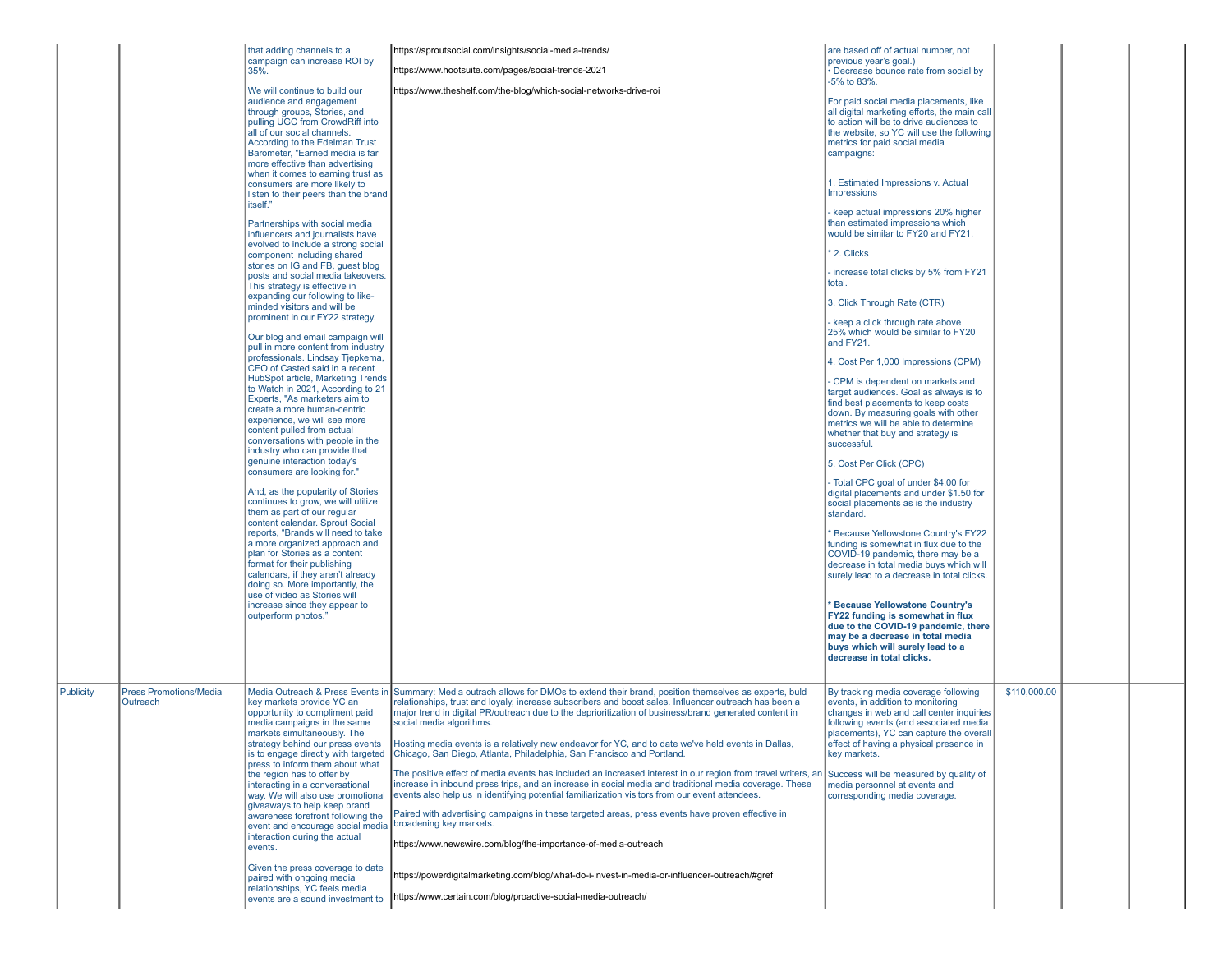|           |                        | raise brand awareness, promote<br>direct flights (and simple<br>connecting flights) into the region,<br>and partner with regional<br>businesses & CVBs to promote<br>specific activities and<br>communities.                                                                                                                                                                                                                                                                                                                                                                                                                                                                                                                                                                                                                                                                                                                                                                                                                                  | http://truebluecommunications.com/5-benefits-of-local-news-coverage/                                                                                                                                                                                                                                                                                                                                                                                                                                                                                                                                                                                                                                                                                                                                                                                                                                |                                                                                                                                                                                                                                                                                                                                                                                                                                                       |                               |  |
|-----------|------------------------|-----------------------------------------------------------------------------------------------------------------------------------------------------------------------------------------------------------------------------------------------------------------------------------------------------------------------------------------------------------------------------------------------------------------------------------------------------------------------------------------------------------------------------------------------------------------------------------------------------------------------------------------------------------------------------------------------------------------------------------------------------------------------------------------------------------------------------------------------------------------------------------------------------------------------------------------------------------------------------------------------------------------------------------------------|-----------------------------------------------------------------------------------------------------------------------------------------------------------------------------------------------------------------------------------------------------------------------------------------------------------------------------------------------------------------------------------------------------------------------------------------------------------------------------------------------------------------------------------------------------------------------------------------------------------------------------------------------------------------------------------------------------------------------------------------------------------------------------------------------------------------------------------------------------------------------------------------------------|-------------------------------------------------------------------------------------------------------------------------------------------------------------------------------------------------------------------------------------------------------------------------------------------------------------------------------------------------------------------------------------------------------------------------------------------------------|-------------------------------|--|
| Publicity | <b>Press Trips</b>     | Following each outbound press<br>event, YC evaluates attendees<br>and reaches out to a select group<br>to explore the region. Travel<br>writers and social influencers are<br>hosted on a variety of trips -<br>spanning from individual trips to<br>group trips - with custom<br>itineraries and activities<br>depending on each unique<br>audience.<br>Working with the media is an<br>important way for Yellowstone<br>Country to tell our story; it helps<br>personalize the experience for<br>visitors and supports consumer<br>advertising campaigns. This is<br>part of the inspiration phase, but<br>also serves a purpose as part of<br>the orientation phase and is part<br>of a well-rounded marketing plan.                                                                                                                                                                                                                                                                                                                       | Summary: According to a Nielsen report, 25-40% of all traffic and lead generation comes form earned<br>media. Brands that leverage earned media can see conversion rates of 5% more. Blog posts by<br>independent bloggers are considered very credible and web traffic originating from media coverage<br>outperforms other sources.<br>https://www.newswire.com/blog/12-surprising-statistics-about-earned-<br>media#:∼:text=25%2D40%25%20of%20all%20traffic,when%20making%20a%20purchasing%20decision.<br>https://www.swordandthescript.com/2019/05/earned-media-value/<br>https://www.earnedmediarising.com/earned-media-is-viewed-as-most-credible-source-survey-says/<br>https://aboutdci.com/2020/01/industry-insider-plan-successful-fam-trip/<br>https://www.undiscoveredsunsets.blog/travel-blog/what-is-a-fam-and-why-are-they-so-important-a-peek-<br>into-the-life-of-a-travel-advisor | The objective is to increase brand<br>awareness through storytelling.<br>We can measure success through<br>publicity values, but also through the<br>following:<br>• Did we reach the target<br>audience?<br>Did it build awareness of our<br>destination and/or specific<br>activity?<br>• Reach & social engagement.<br>• Lead generation by content,<br>channel, and initiative.<br>• Quantity & quality of coverage.<br>• # of articles produced. | \$110,000.00                  |  |
| Research  | Survey/Data Collection | YC's research strategy is geared<br>toward 'getting to know' the visitor;<br>drilling down to find out more<br>about who is coming, why, when,<br>where and what they are doing<br>while they are here. The results of<br>these measures will help YC to<br>market itself better to visitors.<br>Research projects will be focused<br>on these outcomes:<br>• Define the people who<br>are the region's visitors<br>• Help define how best to<br>advertise to the target<br>market<br>• Help define our<br>competitive edge<br>Success will be measured by<br>having useful, relevant data for<br>developing and/or revising both<br>short-term & long-term marketing<br>strategies.<br>Research is a powerful business<br>tool to understand people's<br>behaviors and the cause and<br>effect those behaviors have on<br>travel decisions. Research brings<br>another voice to the conversation<br>-the target audience's-that is<br>objective, free of organizational<br>bias and can be used for planning<br>and for evaluating purposes. | Summary: Market research is crucial for a better understanding about your customers and competitors.<br>Market research also allows for easier spotting of business opportunities, lowers business risks, and lets<br>you know where and how to effectivly advertise.<br>https://medium.com/@BizzBeeSolution/5-reasons-why-market-research-is-crucial-for-your-business-<br>a27b77fa8264<br>https://business.tutsplus.com/articles/why-is-marketing-research-important--cms-31593<br>https://www.business.com/articles/research-important-for-marketing-professionals/<br>https://blog.marketresearch.com/why-market-research-is-important-for-strategic-decision-making                                                                                                                                                                                                                            | Success will be measured by having<br>useful, relevant data for developing<br>and/or revising both short-term & long-<br>term marketing strategies.                                                                                                                                                                                                                                                                                                   | \$30,000.00<br>\$4,329,001.96 |  |

# *Marketing Method Budget*

**Marketing Segment Bed** tax funded budget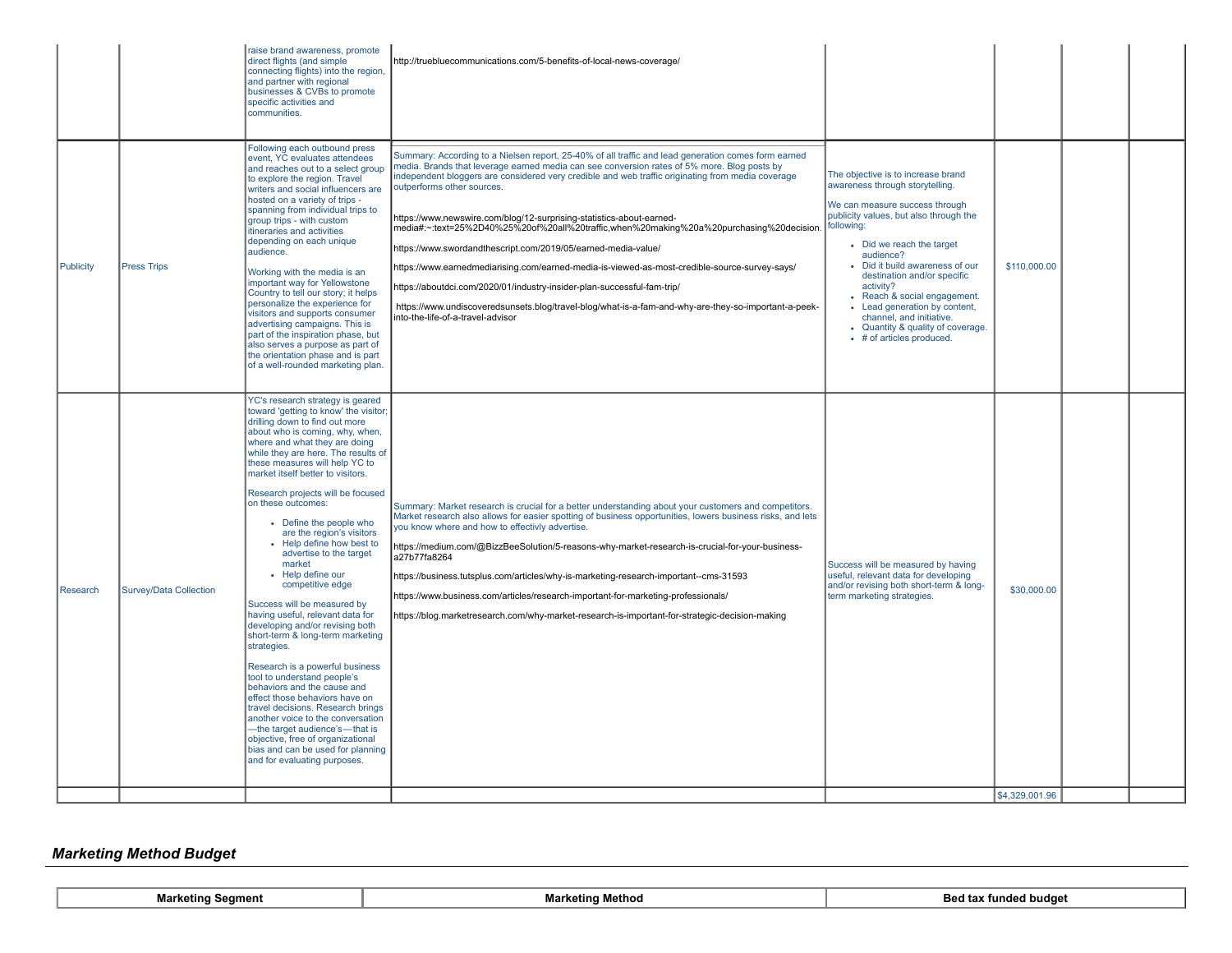| Consumer               | <b>Print Advertising</b>              | \$145,000.00   |
|------------------------|---------------------------------------|----------------|
| Consumer               | <b>Online/Digital Advertising</b>     | \$1,150,000.00 |
| Consumer               | Photo/Video Library                   | \$180,000.00   |
| Consumer               | Website/Internet Development/Updates  | \$140,000.00   |
| Consumer               | Electronic Adv - Newsletter, E-blast  | \$20,000.00    |
| Consumer               | <b>Joint Ventures</b>                 | \$787,536.98   |
| Consumer               | <b>Printed Material</b>               | \$75,000.00    |
| Consumer               | Webpage Marketing/SEO/SEM             | \$150,000.00   |
|                        |                                       | \$2,647,536.98 |
| Destination Management | VIC Funding/Staffing/Signage          | \$180,000.00   |
|                        |                                       | \$180,000.00   |
| Marketing Support      | Administration                        | \$355,465.00   |
| Marketing Support      | Fulfillment/Telemarketing/Call Center | \$130,000.00   |
| Marketing Support      | <b>Opportunity Marketing</b>          | \$271,000.00   |
| Marketing Support      | Cultural Tourism                      | \$50,000.00    |
| Marketing Support      | Promotional Items                     | \$10,000.00    |
|                        |                                       | \$816,465.00   |
| Publicity              | Social Media                          | \$85,000.00    |
| Publicity              | Press Promotions/Media Outreach       | \$110,000.00   |
| Publicity              | <b>Press Trips</b>                    | \$110,000.00   |
|                        |                                       | \$305,000.00   |
| Research               | Survey/Data Collection                | \$30,000.00    |
|                        |                                       | \$30,000.00    |
|                        |                                       | \$3,979,001.98 |

# *Miscellaneous Attachments*

| <b>Description</b>                    | <b>File Name</b>                                              | File Size |
|---------------------------------------|---------------------------------------------------------------|-----------|
| FY 22 Budget & Pie Charts spreadsheet | FY 22 BUDGET PIE CHART-SEGMENTS & METHODS<br>spreadsheet.xlsx | 25 KB     |
| FY22 Method Pie Chart                 | FY 22 Method Pie Chart 4-21 docx                              | 42 KB     |
| FY22 Segment Pie Chart                | FY22 Budget Segment Chart 4-21 docx                           | 42 KB     |